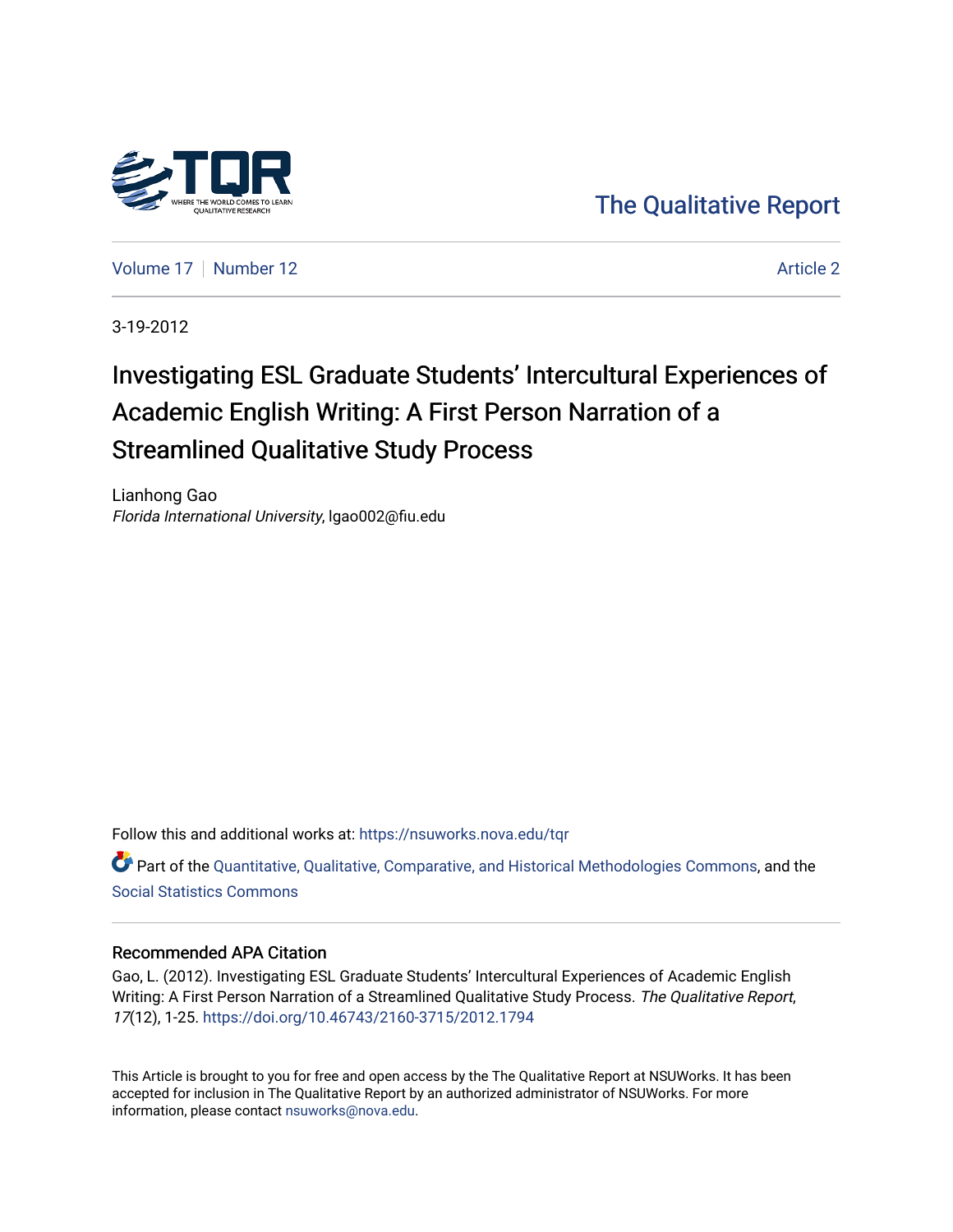# **Qualitative Research Graduate Certificate** Indulge in Culture Exclusively Online . 18 Credits **LEARN MORE**

# Investigating ESL Graduate Students' Intercultural Experiences of Academic English Writing: A First Person Narration of a Streamlined Qualitative Study Process

# Abstract

This report is a first person narration of the entire process of a qualitative study exploring the impact of ESL students' native cultural and rhetorical conventions, as well as classroom cultures on their academic English writing in American universities. Data were collected through semi-structured interviews. A coding system was constructed to analyze transcriptions of the interviews. The study found that there were impacts of L1 culture on the students' academic English writing, but their effects were minor. The main factors associated with ESL students' English writing were their familiarity with the disciplinary contents and general composing skills. Implications for culturally responsive tertiary education and ESL writing instructions are discussed.

# Keywords

Intercultural Rhetoric, Ethnographic Study, Grounded Theory, Qualitative Research Process

# Creative Commons License



This work is licensed under a [Creative Commons Attribution-Noncommercial-Share Alike 4.0 License](https://creativecommons.org/licenses/by-nc-sa/4.0/).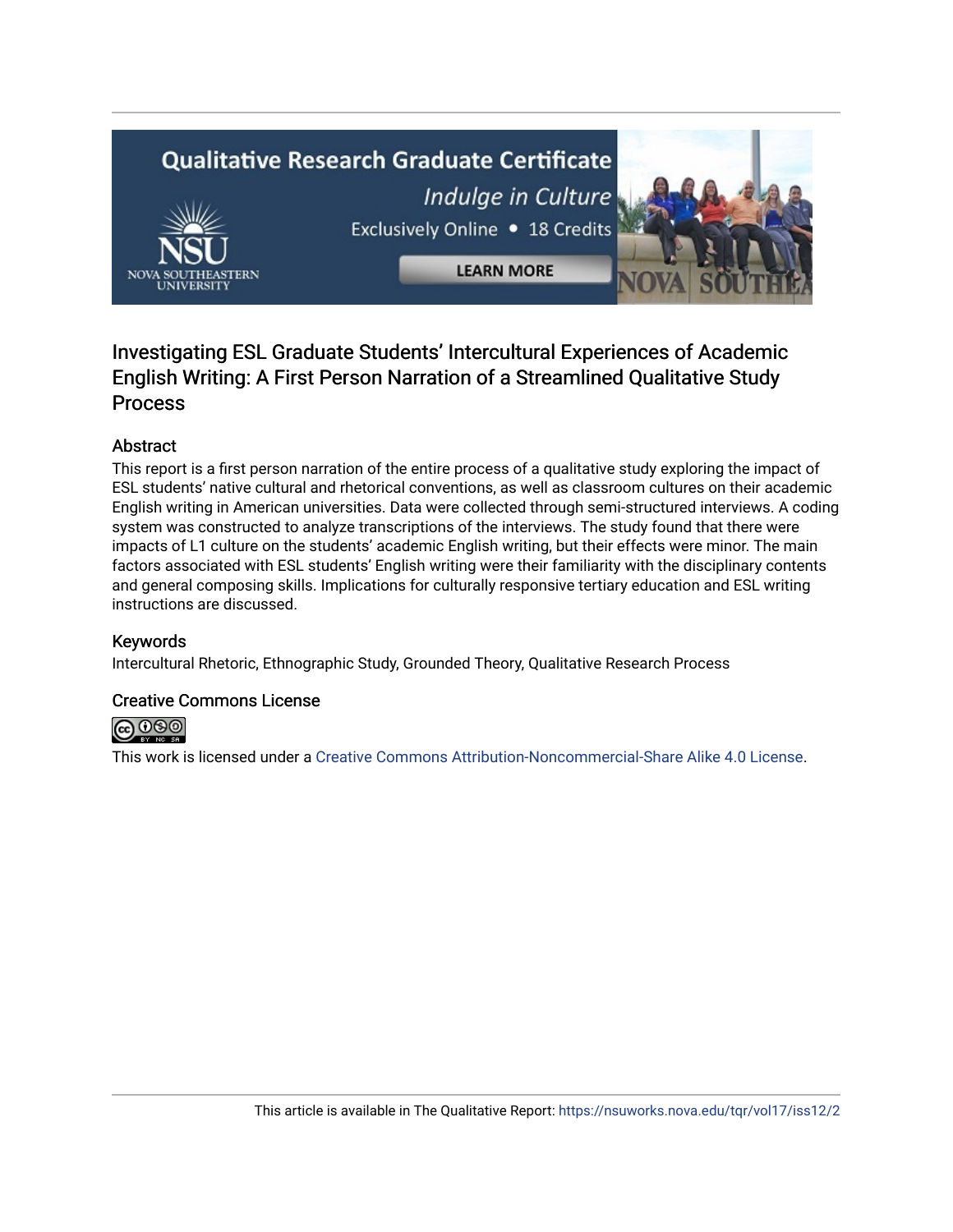# **Investigating ESL Graduate Students' Intercultural Experiences of Academic English Writing: A First Person Narration of a Streamlined Qualitative Study Process**

Lianhong Gao Florida International University, Miami, FL, USA

*This report is a first person narration of the entire process of a qualitative study exploring the impact of ESL students' native cultural and rhetorical conventions, as well as classroom cultures on their academic English writing in American universities. Data were collected through semistructured interviews. A coding system was constructed to analyze transcriptions of the interviews. The study found that there were impacts of L1 culture on the students' academic English writing, but their effects were minor. The main factors associated with ESL students' English writing were their familiarity with the disciplinary contents and general composing skills. Implications for culturally responsive tertiary education and ESL writing instructions are discussed. Key Words: Intercultural Rhetoric, Ethnographic Study, Grounded Theory, Qualitative Research Process.*

This report narrated in the first person, presents the process of a qualitative study exploring the impact of ESL graduate students' native cultural and rhetorical conventions as well as classroom cultures on their academic English writing in American universities. Numerous books have explored and illustrated the variations to the conceptualization of the qualitative research process in an extensive way (for example see Schram, 2006; Silverman, 2009). The process illustrated in these books that of proposing or conceptualizing a qualitative study with reference to the conventional approaches of qualitative studies (Schram, 2006; Silverman, 2009). While the conceptualized process is useful, qualitative novice researchers may be more interested in how the research process is emergent in an actual and completed study. This report is aimed at illustrating the streamlined process of a qualitative project and narrating episodes that happened during the research. In addition to reflections over the episodes, it is also my intention to directly inform readers of the streamlined qualitative study process from getting the research hunch all the way to the final choice of syntax in the conclusion.

Illustration of the qualitative research process is included, as qualitative researchers often consider the research process more important than the outcomes of the study (Bogdan & Biklen, 1992). Despite this, research reports are often still not minute enough so that novice researchers are able to see what the original process was in great detail. Most of the existing research reports (with the exception of Hu, 2009 ) record the successful experiences of the researchers, but not the failures as well as subtleties of mental changes, and then the following meditations over the failures and the resulting changes. For example, researchers' reflexivity is mentioned as a strategy for qualitative studies but is not consistently narrated and embedded in the flow of the research process.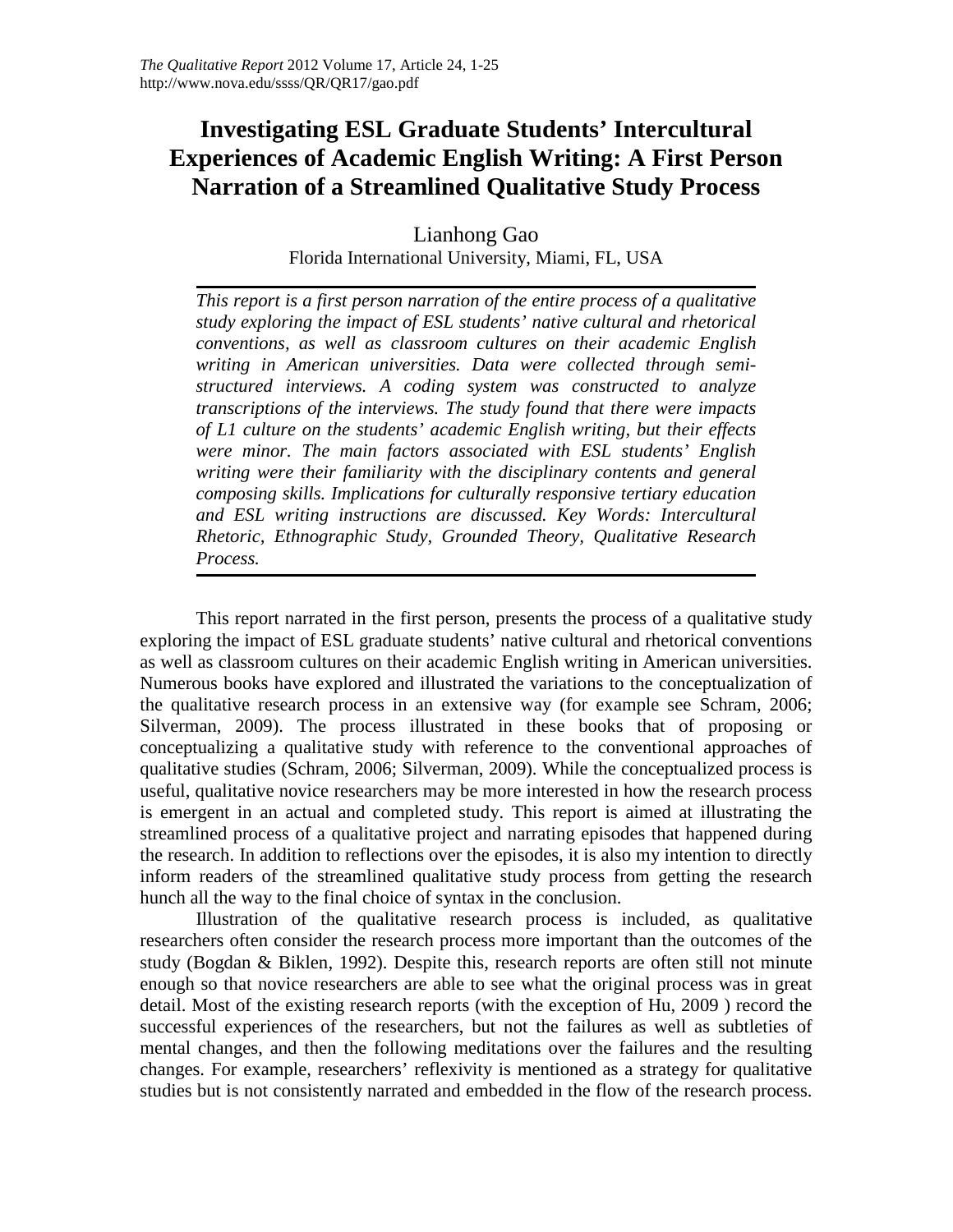A strong feature of a qualitative study is the emphasis on the authenticity of human experiences (Silverman, 2009), including both the participants' and the researchers' stories. Thus, a credible qualitative report is not only an interpretation of participants' experiences, but also a narration of researchers' original experiences during the study process. Additionally, the perception and interpretation of the research participants' experiences are constructed by the researcher based upon the researcher's previous and during-the-research experiences. In this sense, using the first person narrative perspective makes the description vivid to the readers and may be able to enhance the credibility of the report (Lincoln & Guba, 1985).

The process of the current study was initiated by the research hunch that emerged from a research experience when I interviewed a Hispanic college student. I asked her to do some analysis in her composition, and she said: "I can't". The response was so unexpected to me, a previous Chinese college teacher and an international teaching assistant in an American university. After reflecting upon this episode, I realized that there might be some cultural differences which cause minor conflicts between instructors and students from different cultural backgrounds due to the instructor's expectations rooted in his or her culture per se. Considering that I was an international student from China, I believed it would be better for me to focus my study on Chinese students in order to have an in-depth understanding of the participants and their stories from an emic angle.

In addition to my emic perspective, Chinese culture and language are different from those of English, which are rooted in Greek and Roman cultures. When Chinese students write English papers for English-speaking professors, there could be some disagreement and misunderstanding during cross-cultural writer and reader communication due to expectations transferred from the first language (L1) cultural and linguistic conventions. I thought it would be interesting to listen to the stories of what happened between Chinese graduate students and their English speaking professors when they were negotiating academic assignments. Another consideration of my doing such a study was the increasing number of Chinese students studying in American schools of all levels (Council of Graduate Schools Research Report, 2009). The CGS report states that mainland China is the second leading country of origin for international students in US graduate schools. Academic English writing determines the success of these Chinese graduate students' study and their academic career that follows.

The purpose of this study was aimed at investigating Chinese graduate students' English writing experiences in America, to examine the impact of Chinese cultural conventions on their academic English writing. As an international student from China and a former English teacher in a Chinese university, it would be beneficial for me to conduct such a study and have a better understanding of the participants' experiences from an emic angle (Sherman & Reid, 1994; Yeganeh, Su, & Chrysostome, 2004).

The following questions were investigated:

1. How do the participants describe their experiences of academic Chinese and English writing in China?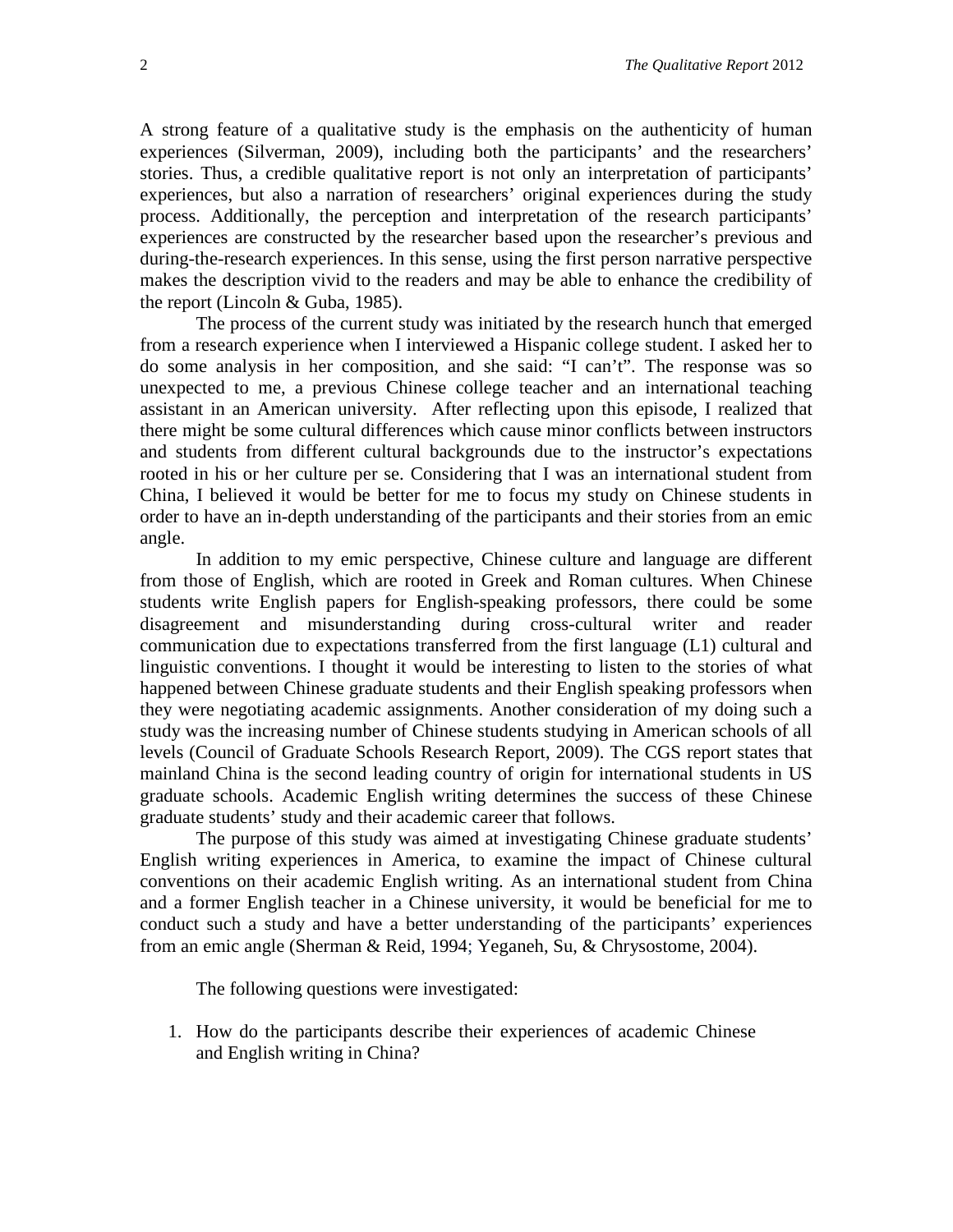2. What factors associated with their previous writing experiences in China do they identify as impacting their academic English writing in American universities?

#### **Theoretical Framework**

This study was approached from the contrastive rhetoric and the intercultural rhetoric perspectives. Contrastive rhetoric is explained as the examination of similarities and differences in writing across cultures in terms of cultural and rhetorical patterns (Connor, 2004a). Such a research direction was initiated by studies in second language writing, which identified problems in composition ESL students encountered by comparing their thinking patterns with those of English rhetorical conventions (Kaplan, 1966; 1968). Differences were found in rhetorical conventions across cultures, which were identified as the causes that made ESL/EFL students' writing look different from the native perspective. It was assumed that there were different rhetorical patterns in different languages and cultures, and those patterns were transferable to second or foreign language writing. As a result of this previous knowledge, I hypothesized that Chinese ESL students' academic writing may be impacted by Chinese cultural and rhetorical conventions.

 Intercultural rhetoric was derived from contrastive rhetoric, broadening the contrastive rhetorical study into different genres (Connor, 2004b). The concept of culture was also redefined to include disciplinary and classroom cultures, which were found to be more influential to students' writing than big national cultures (Connor, 2004b). Li (2008) enunciated the developing trend of contrastive rhetoric to study rhetoric interculturally and the shift of rhetorical research direction from contrasts to intercultural communication, from Eurocentric to ethnorelativism (Connor & Nagelhout & Rozycki, 2008). Connor (2002) ushered in the concept of intercultural rhetoric in an article regarding new directions in contrastive rhetorical research. The article suggested that future studies should be based on the notion of cultural fluidity, one of the key concepts in post-modern cultural studies, aside from fragmentation, discontinuity, multiplicity and plurality, and that dynamic interaction within and between cultures on the interface of cross-cultural writing and utterance was to be inquired about to explain the production and comprehension of texts. Studies of disciplinary and classroom culture should also be included in the research besides text analysis in cross-cultural context (Connor et al., 2008). Based upon this, my study was designed to explore possible cultural elements as well as individual differences in Chinese students' intercultural experiences of academic writing.

#### **Methods**

#### **Participants and the Setting**

According to Lincoln and Guba (1985), the criterion to select participants is not to generalize but maximize information that can be acquired in the study. In order to maximize knowledge, qualitative sampling is purposive and conducted in sequence. After examining one participant, the researcher should decide upon the next one according to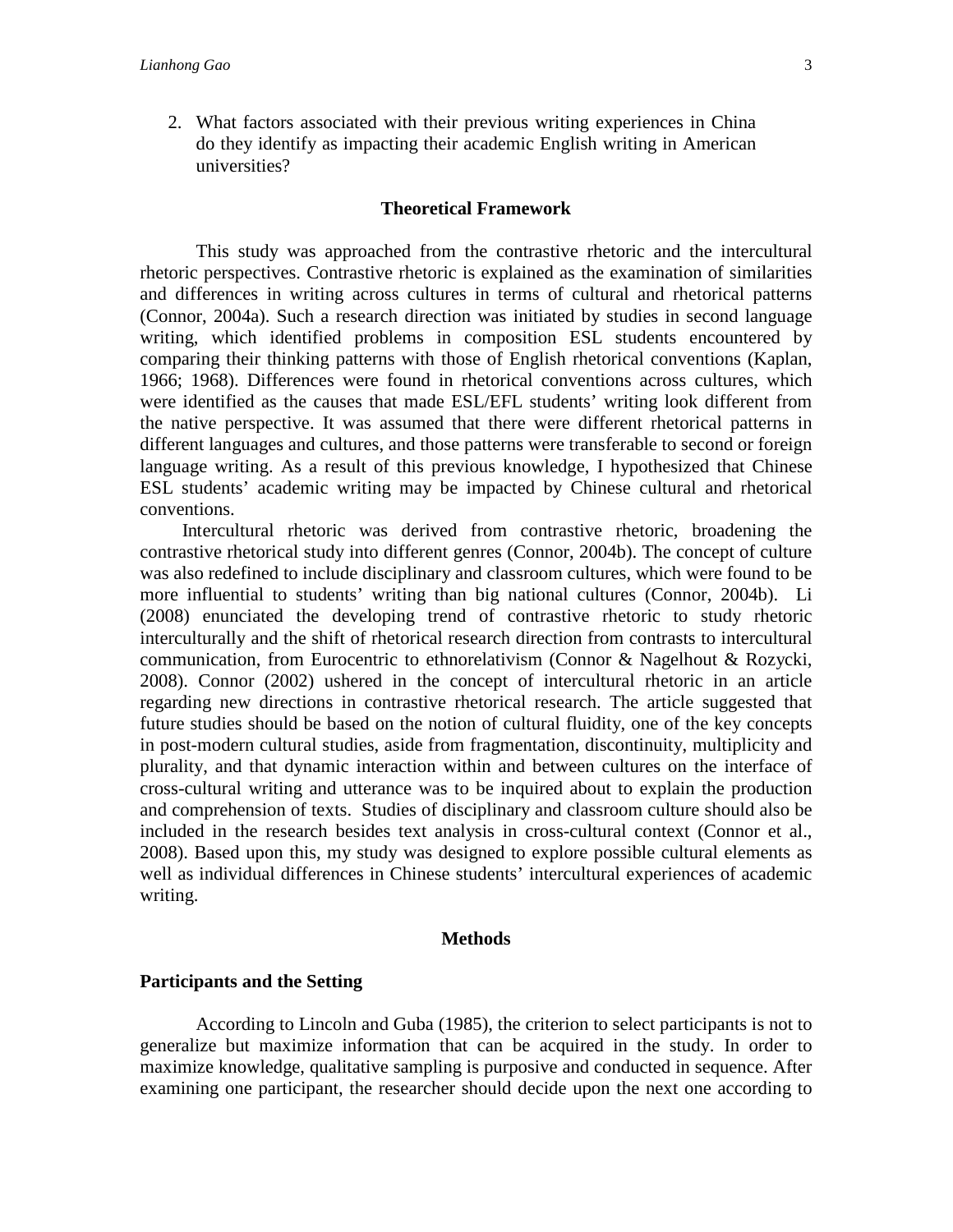the preliminary data analysis findings from the first participant (Lincoln  $\&$  Guba, 1985). My three participants were selected sequentially after a preliminary brief talk with each of five Chinese graduate students, whom I was very familiar and in frequent contact with. Two of the five were not included in this study since they did not have enough experience to talk with me about academic English writing.

The three participants selected, Qiao, Yan and Liu, were Chinese graduate students in an American university. Yan and Liu were PhD students who had been educated in American universities for more than three years. Liu had studied in Europe for two years before he came to America. Qiao was a graduate student in a master's program, and had been here for more than one year. Liu was male, from the Department of Public Administration. Qiao and Yan were female, from the College of Education. All three participants gave me information of different focuses. Qiao, since she has been in America for approximately one year, could remember her writing experiences in China very well, so she provided much information on that focus. Liu and Yan were quite mature, and they were very certain about whether they had been impacted by Chinese cultural conventions in their academic English writing.

 I was the researcher as well as a participant in this study. I listened to their stories and compared theirs with mine so as to make decisions on data analysis and interpretation. I had dual roles as the researcher as well as a participant with a dual linguistic and cultural backgrounds and a dual status of both a doctoral student and an international instructor in an American university (previously an English teacher in a Chinese university who made a persistent effort to figure out why Chinese college students could not write an English composition as complex as an English speaker). In the research, my own experiences oriented my expectations of the research results and my research interests. Reversely, the expectations and interests may possibly have been the hidden guidance in the qualitative interviews between the participants and me. Consequently, I might have pushed the interviewees in the direction as I expected and the interviewees, afraid of contradicting a former university instructor, might just follow the push and inform me as they thought I expected them to. My dual roles influenced data collection, analysis and interpretation and the participants in the process of interactions also influenced me. According to Jack (2008), authenticity and openness in the interactions, as well as reflexivity on the researcher's part during the research process are the key points to be kept in the researcher's mind in order to manage the conflicts and deal with issues caused by the dual role.

#### **Research Approach**

 Specifically in this study, the multiple case and grounded theory approach were applied in order to have a better understanding of Chinese students' intercultural experiences of academic English writing in an American academic community. Though the grounded theory approach needs about 20 to 30 participants (Creswell, 2007) to generate a theory, the multiple case approach can build rich descriptions of a theoretical framework based on participants' experiences in intercultural academic writing. According to Glaser and Strauss (1967), the grounded theory approach can generate three levels of theories: substantive, middle-ranged, and formal. Positivists aim to discover formal and objective theories while post-positivists and constructivists aim to generate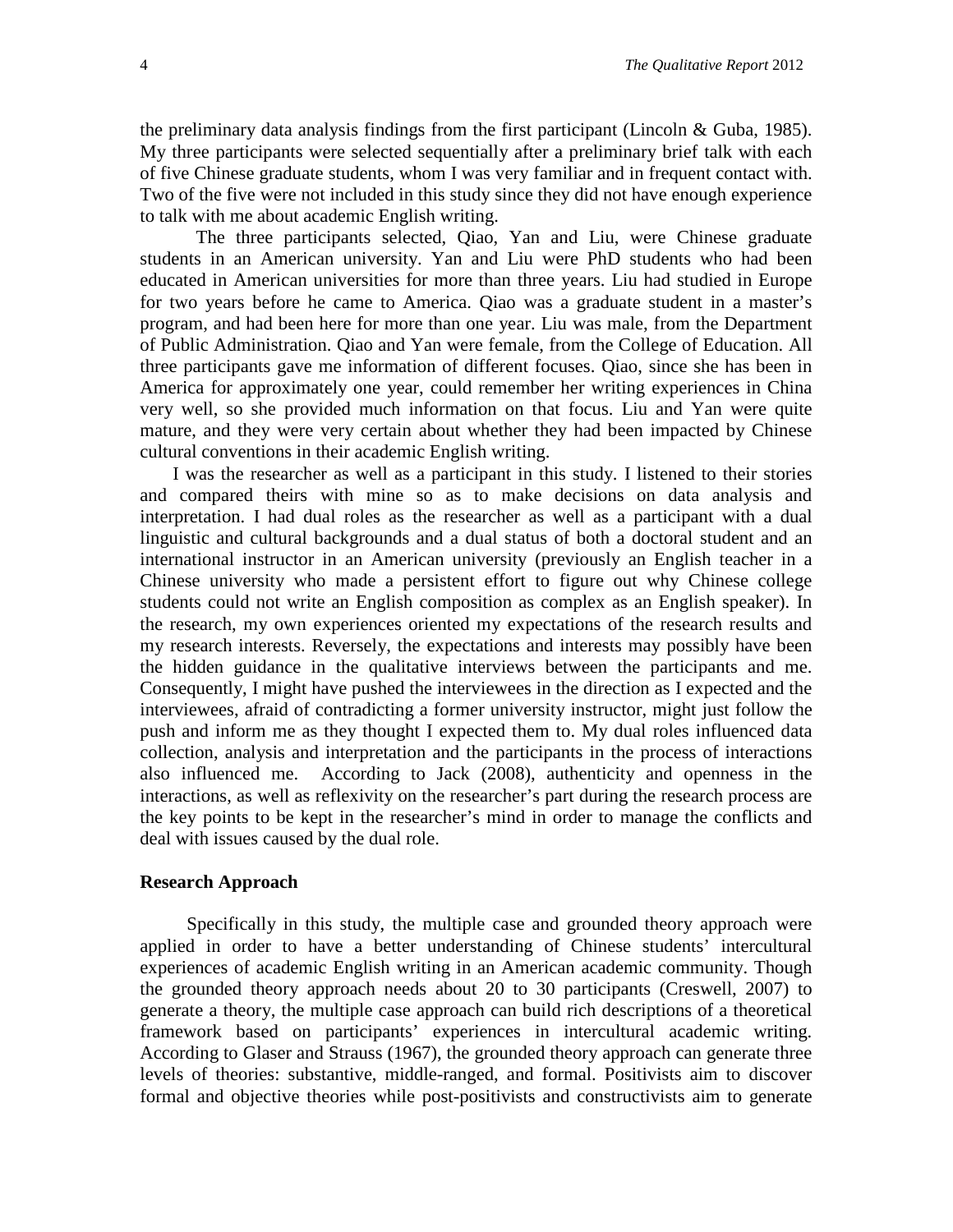substantive and middle-ranged theoretical frameworks (Charmaz, 2000, Glaser & Strauss, 1967). This study was mainly constructive and aimed at constructing a middle-ranged framework to interpret the participants' experiences. Based upon the insights and implications provided by previous studies concerning Chinese students' academic English writing (AEW) in North America, a rough theoretical framework was built to illustrate their experiences. By analyzing the interview data, the researcher expected to add more categories and associate them so as to refine the framework.

#### **The Emerging Research Process**

One of the challenges in conducting a qualitative study is the indeterminism of the research process. A well-stated research question may be finally formulated during or after data collection and analysis (Frankel & Devers, 2000; Hu, 2000). An emergent qualitative study can be discursive and data collection may be out of the researchers' control (Hu, 2000), which, still holds the potentials of revealing more knowledge (St. George & Wulff, 2000).

Similarly, as Bogdan and Biklen (1992) suggested, data analysis should start in the field to develop a research focus or narrow down the scope of data collection. Usually, at the beginning of data collection, researchers have broad ideas about what they are going to investigate in the research. After some initial interviews, they may find more themes or a specific interest of research. This happened in my study. Initially, with limited literature to refer to, I had only a general idea of what I wanted to examine. However, during the first interview and afterwards when I was transcribing, I found other topics that seemed pertinent, and as a result I refined my interview guide. I used the refined interview guide in my second and third interviews. This was also the moment when a more workable proposal was shaping. The research proposal was a starting point for the project. With the research under way, the proposal was then refined. Research questions and sub-questions were adjusted since during interviewing and transcribing, new themes were emerging. The following then details this process and how the research was completed as it emerged.

#### **Data Collection**

Data were collected through semi-structured interviews. The first interview guide (See Appendix A) was developed through literature review (Hu, 2009; Hu-chou, 2000; Snively, 1999). After the preliminary data analysis of the first interview and based upon the emergent themes, the second interview guide was developed (See Appendix B). I conducted the interviews with the guide to ensure that the conversation in the interviews moved along the topical logic. At the same time, I also listened to some seemingly irrelevant stories in the interviews. Sometimes during the interviews, the participants' responses would go out of the framework of the interview guide, or they would think of an interesting story that they wanted to share it with me. Such a story was so spontaneous and unexpected to me that I regarded it as irrelevant. However, according Rubin and Rubin (1995), a statement that sounds unbelievable could be an important piece of information. This listening strategy turned out to be helpful to the study. One of the stories that initially seemed irrelevant was eventually, as I coded the transcripts and built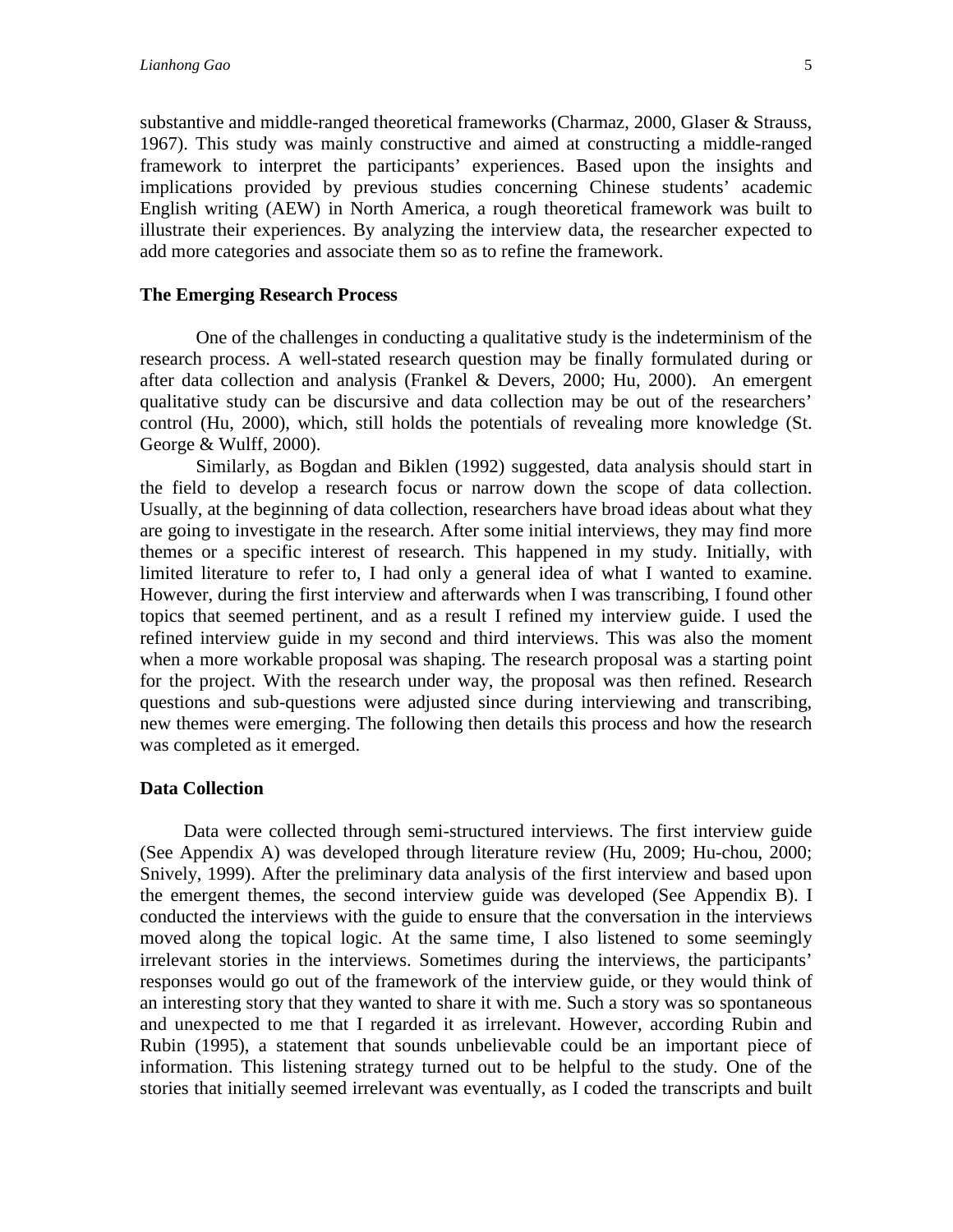up the coding system, found to reflect an important theme.

#### **Data Analysis**

After data collection, analysis was conducted by open and axial coding (Corbin  $\&$ Strauss, 2008). In the process of open coding, the interview guide was regarded as a thematic framework to locate important themes from the data so as to answer the research questions (Corbin & Strauss, 2008). I believe that having the guide as a reference was especially helpful for me as a novice researcher who was not experienced enough to conduct a pure inductive process of coding and deal with a large number of emerging themes directly or indirectly related to the research topic. During axial coding, I reread and thought over the data, I found associations between the stories and literature, and then unexpected themes came into my mind. The accumulation of information and thoughts led data analysis to the meta-cognitive level, a level on which associations were built up and helped me to figure out insightful connections between the stories and themes. In this way, a coding system was built to analyze data (See Appendix C). The coding system was hierarchical and composed of categories, subcategories, themes and subthemes (Hu, 2009). In this process of coding, the coding system was gradually refined. Refinement of the coding system continued throughout the process of analysis (Crabtree & Miller, 1992). I also asked one of the participants to member-check it.

#### **How to Enhance Trustworthiness**

 Trustworthiness of a qualitative research as explained by Merriam (2002) is "whether the study was conducted in a rigorous, systematic, and ethical manner, such that the results can be trusted" (p.24). Merriam suggested addressing this issue by dealing with internal and external validity, which is known as reliability and ethics in interpretive qualitative research. Internal validity in qualitative research means researchers' interpretations of data are congruent with participants' interpretations. In my research, in order to maintain internal validity of the research, member-checks and peer-review were applied. I asked one of my participants to check the coding system and one of my classmates to review my research report draft to see if they agreed with my analysis and interpretations. All of the three participants insisted that there were not much cultural impacts upon their academic English writing. This partially persuaded me to jump out of the existing theoretical framework and reconsider my data interpretations. By further exploring related research literature and thinking over the data, I found other themes from the data to support the participants' claim. Thus, data interpretation was revised.

External validity is sometimes called reader transferability in qualitative research (Merriam, 2002). It refers to the extent that readers can transfer the findings of the research to their own cases. Merriam (2002) asked researchers to provide rich and thick description about the research situation to enable readers to clarify what was going on in the specific research context and to tell whether their previous experiences were in alignment with this study situation. Thus in this research report, detailed information has been provided about the research process, the participants, research settings, the shaping of a research proposal and the methods of data collection, data analysis and data interpretations.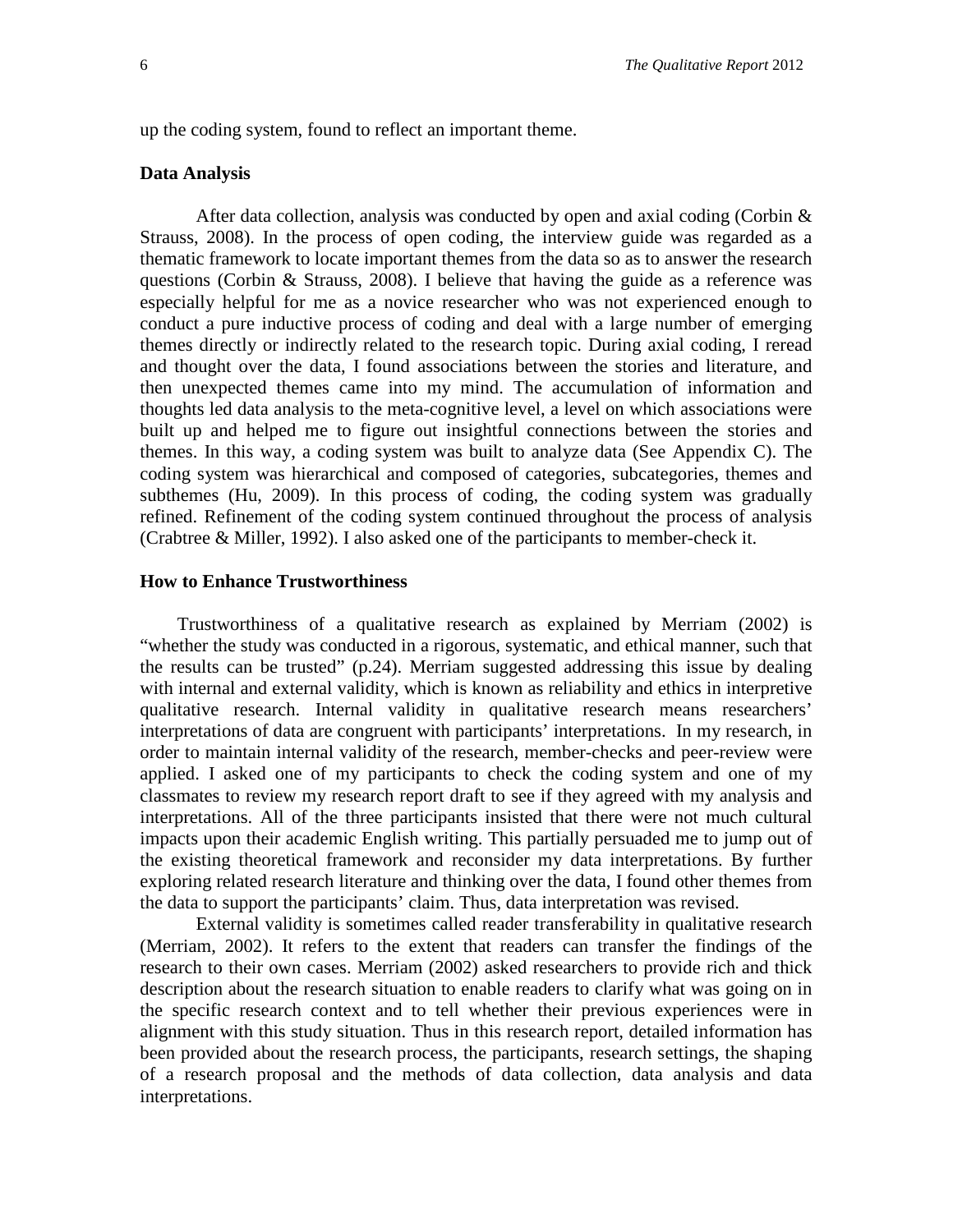Reliability of qualitative research was conceptualized by Lincoln and Guba (1985) instead as "dependability". Dependability refers to the extent that readers are able to make sense of the research findings, considering the data collected (Lincoln & Guba, 1985, p.288). An audit trail "describes in detail how data were collected, how categories were derived, and how decisions were made throughout the inquiry" (Merriam, 2002, p.27). The audit trail, as discussed by Lincoln and Guba (1985), is a method to enhance dependability, which means a reader can authenticate the findings of a study by following the trail of the researcher.

I kept track of this trail in my research journal throughout the research process, including my reflections, problems, inspirations, ideas, and how I shaped my proposal, collected and analyzed data. A lesson I learned about reflective journals in my study, is that it is really important to record everything a researcher has done in the process of research, including what is done, by what means and why, so that when it is time to draft the research report, a researcher can rely on the journals and retrieve all the detailed information needed for a trustworthy report (Merriam, 2002; Ortlipp, 2008).

Denzin (1994) described the researcher's subjectivity in qualitative studies as "the interpretative crisis" (p.501). How to manage subjectivity to the right extent has been a challenge for researchers (Peshkin, 1988). Emotions are necessary to motivate a qualitative researcher but according to some, they should be controlled to an extent (Peshkin, 1988; Ortlipp, 2008). One widely accepted solution to this issue is to keep reflective journals to record the researcher's experiences, reflections, feelings, goals, values and positions so as to make the research process transparent and the researchers' subjectivity transparent. (Harrison, MacGibbon & Morton, 2001; Mruck & Breuer, 2003; Ortlipp, 2008)

The ethics of the researcher and the research methods, determines the quality of the research. A good qualitative study should be done in an ethical manner (Merriam, 2002, p.29). In interviews, setting up rapport, trust, and partnership between the researchers and the participants has been paramount for successful qualitative studies (Fontana & Frey, 1994; Lam, 2007). The researcher, as a research instrument, is to assess the interviewing situation, understand the interviewee's culture in addition to language, and communicate with the interviewee. At the same time the researcher needs to promote a sense of mutual respect, be empathetic with the participants, and act as a thoughtful and active listener (Lam, 2007). In the present study, two of the participants were at the age of my college students in China. I may unconsciously have behaved as a college teacher because that was my profession in China. Fortunately, my teaching philosophy has been that a popular teacher is preferable to a stern one. Therefore, I conducted the interviews in a smooth, casual and conversational manner so that the interviewees felt relaxed and recalled many stories. After reading and rereading these stories, I came up with the interpretation of them with the themes and categories emerging from the data. In summary, the credibility or trustworthiness of this study was enhanced by keep subjectivity under control with peer review, member-checking and the research journal. Additionally, data were also collected in an ethical manner.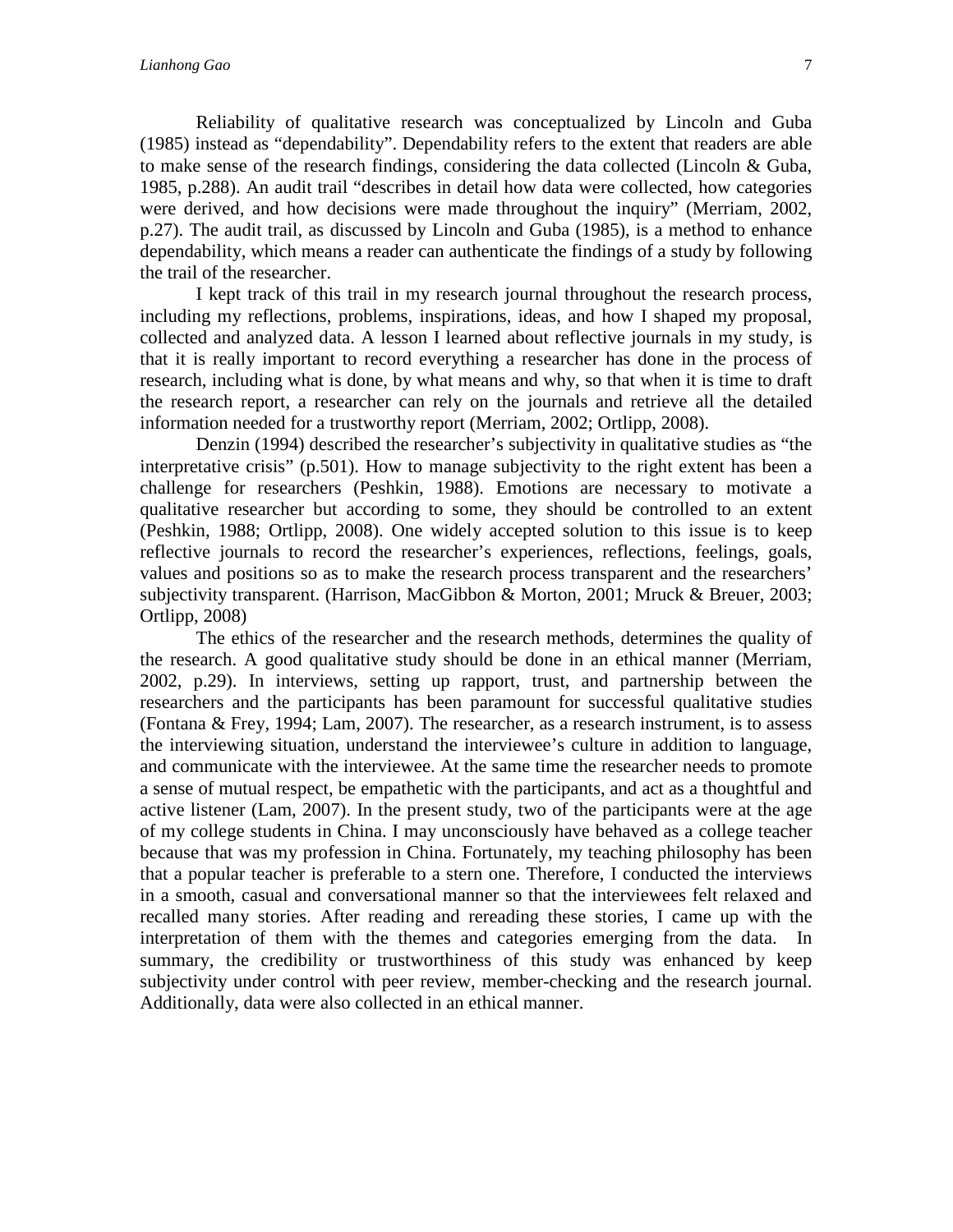#### **Results**

#### **Participants' Academic Chinese and English Writing Experiences in China**

 In order to find out how Chinese rhetorical conventions influenced participants' academic English writing, I asked my participants to describe their Chinese and English writing experiences in senior high school and Chinese universities, where they were educated with Chinese values and conventions by their Chinese instructors teaching them to write in Chinese or English.

#### **Emphasis on Creativity in Chinese Compositions in Senior High Schools**

Chinese essay writing in Chinese senior high schools emphasized that students' essays should be creative, out of ordinary expectations but to the point and persuasive. One of the ways is to make use of rhetorical devices, such as simile, analogy, and personification etc. in the right place to touch the readers. One of the participants said:

Compared with writing Chinese essays, GRE writing is too simple. There are a lot of requirements for Chinese essay writing. We need to think about rhetoric, different type of questions, rhetorical questions, personification, metaphor or simile, analogy and choice of words. By choice of words, if you make more use of four-character phrases, you writing will be regarded as higher level of writing, which is considered better than otherwise. And then creativity. For GRE writing, as far as you present clear logic in your writing, your writing will be given good comments. But if we write Chinese essays in the same way as GRE writing, that will be definitely considered as bad writing. When you write Chinese essays, you need to write in a different way, unique, impressive at the first sight. It is not enough to just be reasonable. You need to make your essay different from others in an impressive way. The requirements in English essay writing are so strict, too strict.

Snively (1999) described this Chinese rhetorical convention as indirectness, which is highly valued in Chinese writing: one should not state one's opinion directly. Snively (1999) suggested four writing practices that show this indirectness: a) an overall tendency to begin very generally; b) a reliance on history in the introduction; c) a tendency to shift abruptly after making one's major point; and d) impressionistic conclusions. In addition to these four practices, another element in Chinese writing is the use of rhetorical devices such as personification, parallelism, rhetorical questions, analogy, and metaphor. These devices make Chinese writing indirect and different from English writing which values the style of directness, conciseness and clarity (Snively, 1999).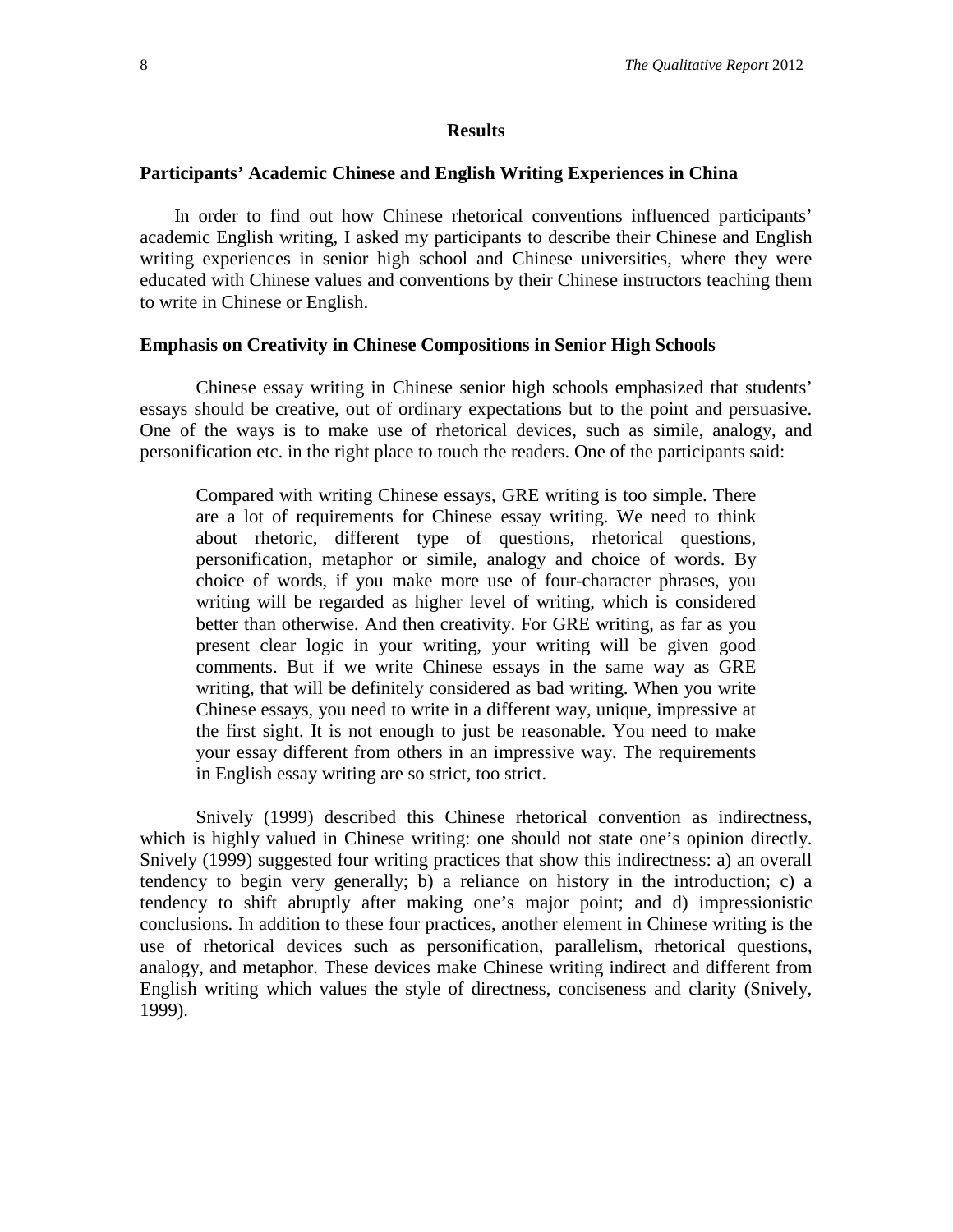#### **Emphasis on Clarity in English Compositions in Chinese Senior High Schools and Chinese Disciplinary Academic Writing in universities**

Though creativity is greatly stressed in Chinese compositions in senior high schools, in English compositions, clarity is still the criterion for good writing in Chinese senior high schools. Compared with Chinese compositions, English compositions were so easily composed, according to Qiao. As mentioned above, in terms of composing difficulties, GRE essay writing was considered much simpler than Chinese compositions. She said that in writing English compositions, what they were asked to do was to embody three parts: introduction, body and ending in one composition. Priority should be given to clarity instead of creativity.

Another participant, Yan, mentioned her thesis for bachelor degree in advertisement. She tried to compare two models in the thesis and followed the English writing model of comparison and contrast though the thesis was written in Chinese. From this, we can tell that Chinese academic writing in universities has the same rhetorical structure as English rhetorical conventions. Qiao remembered that her Chinese academic disciplinary writing in the field of international trade was required to follow the criterion of clarity. She said:

…at college we were asked to write essays in Chinese. I found that that essay writing was quite similar to English essay writing. Just say what you want to say, no need to use rhetorical devices. The purpose of your writing is to let laymen to understand what you are writing about. Don't use too many technical words.

Here, it can be revealed that English compositions in Chinese high schools and Chinese disciplinary academic writing in universities follow the criterion of clarity. Qiao's college professor's requirements concerning academic disciplinary writing in Chinese was similar to what was mentioned in An *American Rhetoric* (Watt, 1957) that writing should be very clear so that even a layman can understand what is in the writing.

#### **Writing Experiences at an American University**

**Influence from Chinese cultural schemata.** A widely accepted definition of culture explains it as a set of rules and patterns shared by a given community (Goodenough, 1964). Cultural schemata refer to the ideological modes well-established in a cultural convention. People's thinking in that culture is to some extent prescribed by the ideological background knowledge. China's five-thousand-year history accumulated a number of such ideological modes that impact upon Chinese people's thinking and, accordingly, rhetoric (Lin, 1999). When writing English papers in America, Qiao was influenced by her Chinese cultural schemata. She made use of the term "people" many times in her paper. Her professor asked her to change "people" into "individuals". This seemed to be just different choices of words, but to some extent it signified the cultural differences between the east and the west, between collectivism and individualism.

Confucianism was the school of philosophy that had been influencing or even dominating Chinese cultural conventions. It advocated collectivism and harmony among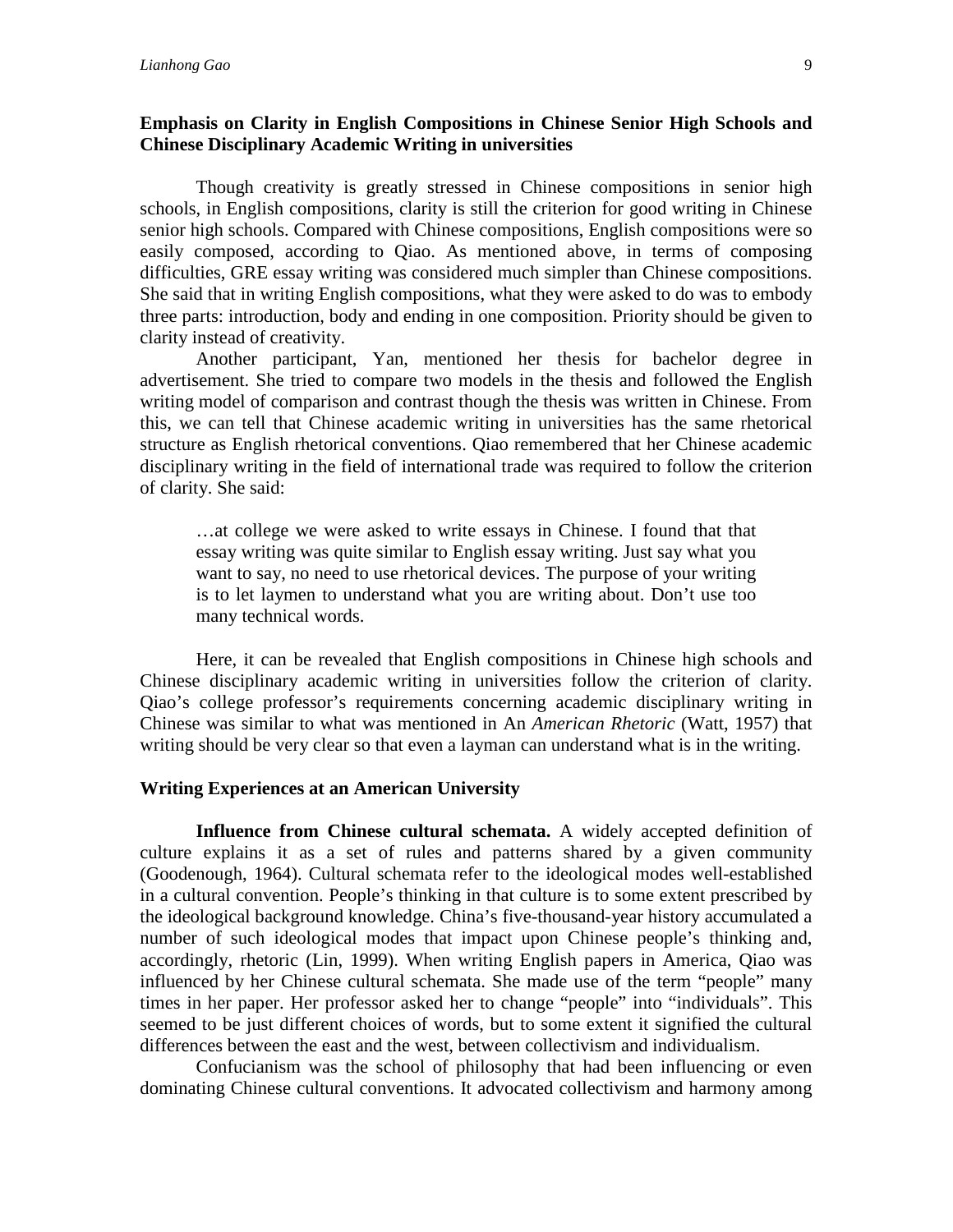people, who were organized in a hierarchical relationship and took reciprocal obligations. Mutual respect was highly valued, and so was the willingness to participate in the making of communal harmony (Ames, 1991). In order to cater to the needs of the community, individuals were expected to give up their own benefits for the sake of the community they were in. This collectivism was delivered to students in schools by teachers, and children at home by parents. Confucianism suggested that education should emphasize teaching by strict moral models (Young, 1994), which helped to consolidate the social hierarchy and communal harmony.

The participant was educated under that influence, which asked individuals in the society to give priority to communal benefits over individuals'. "People" has been a concept internalized in social individuals' minds. As Snively (1999) explained, when Chinese writers wrote, the readers in their minds were "billions of people". They were not writing for any specific group. The impacts of collectivism on Chinese people's English writing were also reflected in their internet discussion about a Chinese victimized in a law case (Bloch, 2004). The other Chinese associated the case of the victimized Chinese with themselves, and suspected that some day they would be victimized in the same way. Chinese people regarded themselves as a community, in which everyone's fate is related with all others'.

#### **The Chinese Nonverbal, Pictorial Logic vs. the Western Verbal Logic**

 Two of the participants met with logical problems in their writing. Their professors thought that their writing logics were discontinuous, and suggested that they should unfold their logics step by step in details. One of the participants owed this logical discontinuity to the different thinking patterns between English and Chinese.

 Researchers did some exploration in the issue of culturally different logic in western alphabetic languages and Chinese logographic language (Shen, 1989). Chinese poems highlight the use of the technique of *yi jing*意境, of creating a picture in the mind, which accounts for the Chinese nonverbal, pictorial logic. Shen (1989) explained that it was a thinking process conducted largely in pictures and then transcribed into words. The picture described by the poet is taken over and developed by the reader. The imagination of the author and the imagination of the reader are thus overlapping (Shen, 1989).

 This pictorial logic has been pervasively used in poems and descriptive writings in Chinese. Pound (as cited by Ayers, 2004) owed this pictorial logic to Chinese characters, which he learned about from the scholar Ernest Fenollosa whose book *The Chinese Written Character as a Medium for Poetry* Pound edited and brought to press. This book emphasized that the Chinese ideogram was pictorial in nature, and therefore it offered a more direct mode of communication than Western phonetic script (Ayers, 2004).

In English writing, logic is conceptualized by the arrangement of propositional content and managing the systems of cohesion and coherence. To some extent, this conceptualization is culturally defined (Kaplan, 1988). In the United States, two traditions are reflected in the writing education: one is syllogistic and the other is hierarchical (Wilkerson, 1986). Great value is placed on clarity and precision in the framework of a rigorously logical system (Kaplan, 1988). In order to get used to this English rhetorical convention, Chinese students need practice. Both of the two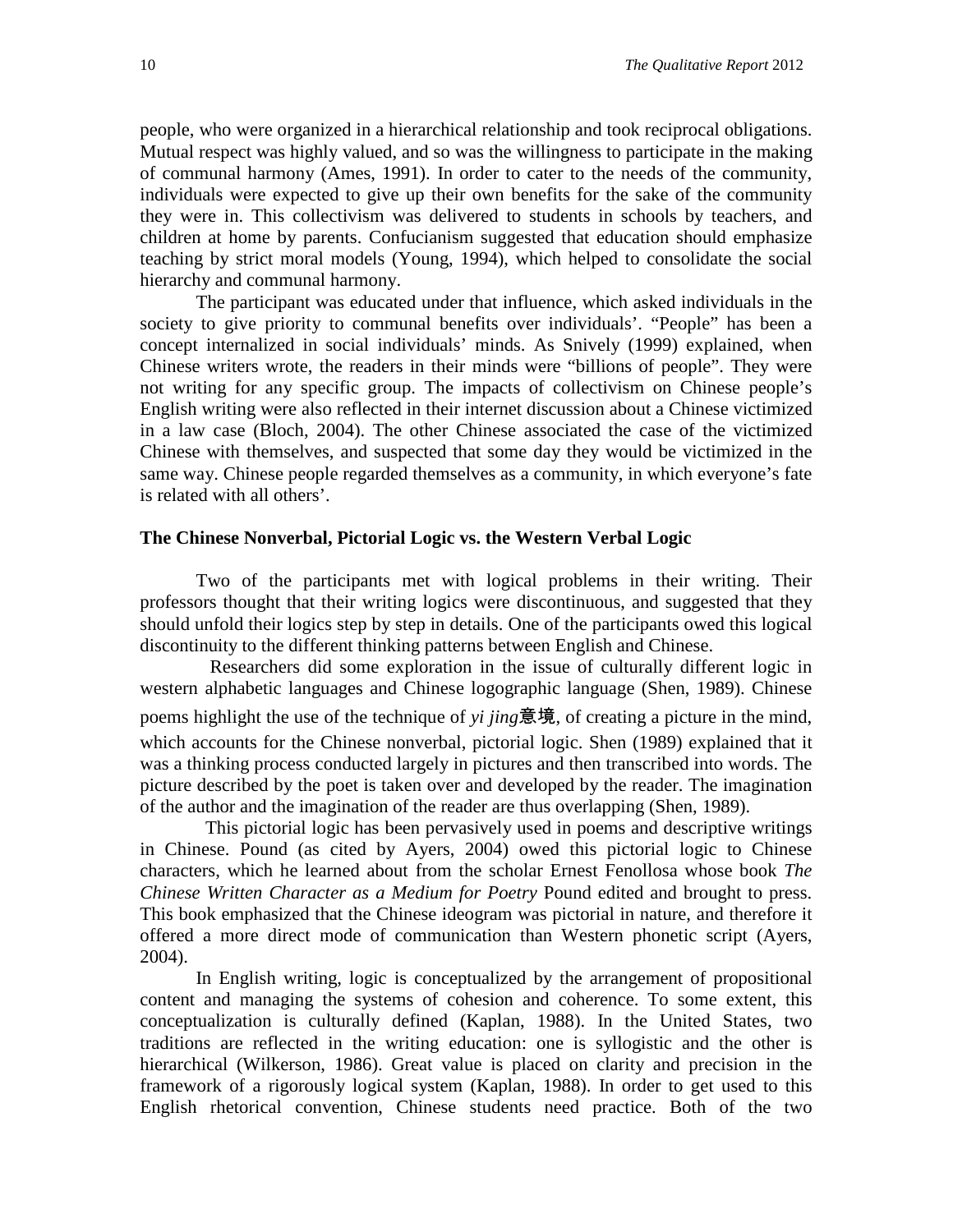participants indicated that they could apply the western verbal logic quite well in their academic writing after they studied here for one year.

#### **Factors Associated with Chinese Students' Academic Writing**

Factors that may influence students' L2 writing include language proficiency, literacy experience, exposure to formal instruction, exposure to native home language and native culture, and residence abroad (Hu-chou, 2000). In this research, the participants found three factors associated with their academic writing in English: content familiarity, linguistic differences and Chinese rhetorical expectations.

 **Content Familiarity.** Stapleton's (2001) study of 45 Japanese undergraduate students claimed that the quality of critical thought depended on the topic content. A familiar topic generated better critical thinking. Results of his study suggested that lack of critical thinking in Asian students' English writing was not due to cultural conventions but the extent of content familiarity. One of the participants in the study revealed this causality by identifying the lack of experiences in the content areas or content unfamiliarity as the cause of difficulty in academic writing in English. She also indicated that critical thinking was one of the important criteria for "good writing" in college entrance exams in China.

The following conversation shows that, in my participant's opinion, content familiarity influences her academic English writing:

- L: In senior high, did your teacher teach you the patterns or models of writing English composition?
- Q: It is such a long time ago. At that time, English composition is argumentative. I remember I never felt hard to write English composition. Just write down what's in my mind. As soon as I got an idea, I could write the composition easily, much more easily than writing Chinese composition.
- L: Is it the same to write essays or papers here?
- Q: Er, It will not be so easy because it takes some time to think over the topic. Usually, it may take me a long time to think and then I will spend a short period of time to write in an intense way. It is hard to write here, like squeeze the toothpaste, little by little. But I can still squeeze out ideas.
- L: It is quite different from your writing experiences in China, right?
- Q: Yes, at that time, topics are very familiar to me.
- L: Now, you find it difficult to write because of….
- Q: Content. I am not very familiar with content, or the course I am taking. It has nothing to do with English language, but the course content. As far as I get an idea, I can express myself in very simple English. So sometimes it happened that people can't understand what I have written down.

She told me an example to show that if she was familiar with the content, it would be possible for her writing to be accepted even without writing center's help under the condition that she has been studying in America for almost one year.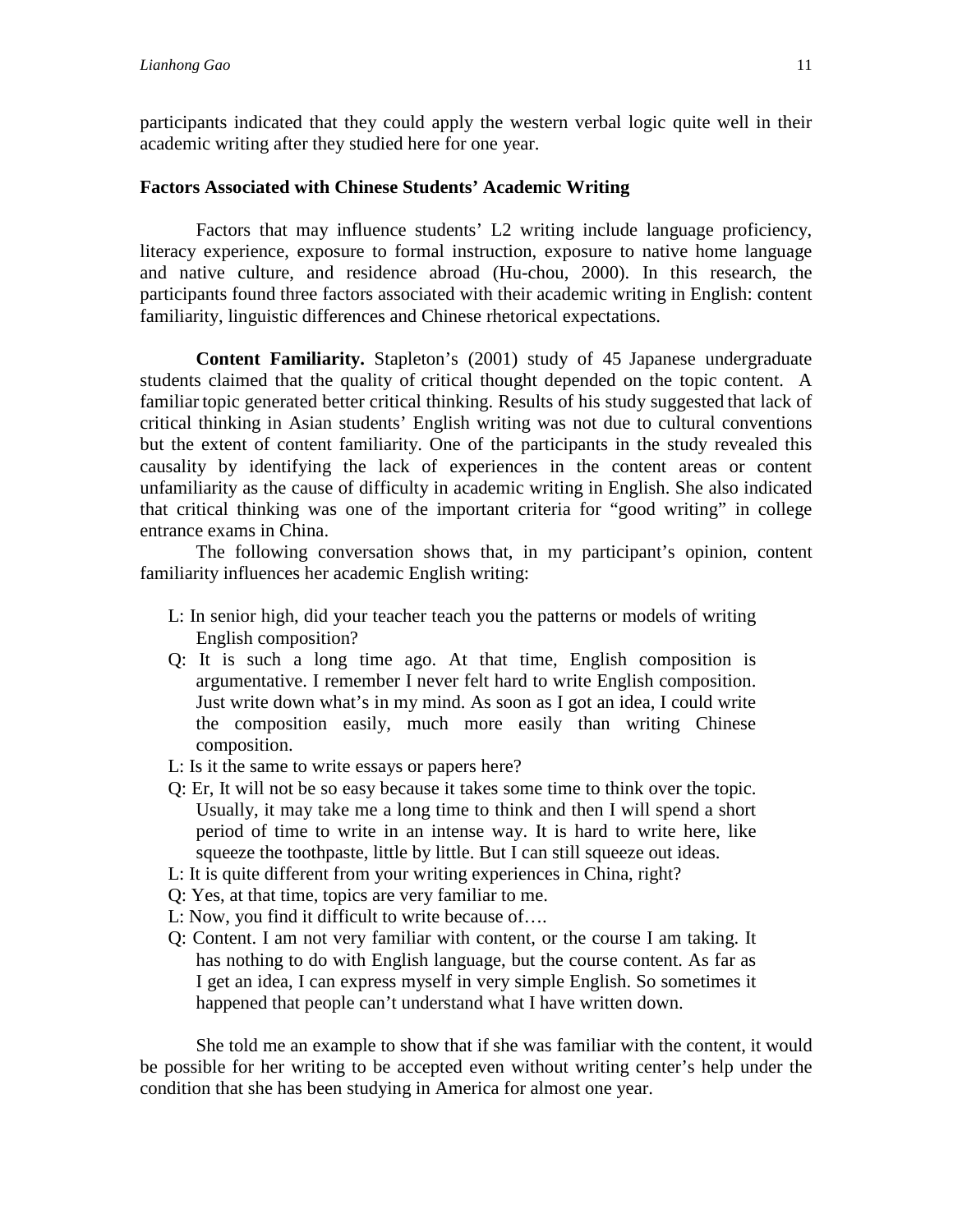- L: Do you still feel English writing difficult for you now? Or is it quite ok for you?
- Q: Fairly well. I have been here for almost one year.
- L: Do you remember the paper critique for EDF5481?
- Q: Oh, I finished that critique within one day and one night. Since it was almost due, I had to finish it. I even hadn't thought about it before since I felt that it was not very difficult, and then I just put the task aside, unwilling to deal with it. That's the most torturing thing I had ever done since first I needed to read the paper and then write. But I wrote it all with my own words. I tried "turn-it-in", no overlapping except the title of the paper I reviewed. One of my classmates wrote the same critique. She was not so lucky. She got 20% overlapping. Considering her experiences, I was very careful to write the critique with my own words. I even didn't go to the writing center and submitted it to the professor. The professor accepted it without much comment. He said ok to my critique.
- L: Do you think it is hard to finish that critique?
- Q: Yes, it is hard. The process is torturing. First, we read an article, and then analyze it. Just like what we often did in China, when we were given a text, and were asked to analyze the text. What's the first part about, the second, and the third…I have learned from the course, and then I know what to write about. I felt that course was quite helpful. The research methods were explained systematically.

The participant found herself more ready to write the critique because in the course she was taught how to organize the critique and enough content knowledge to fill in that framework. On one hand, this story shows that content familiarity is a factor that influences academic English writing; on the other hand, it also shows that explicit instruction about writing and content knowledge can make Chinese students better equipped in dealing with writing assignments.

 **Linguistic Differences.** Besides familiarity with content and topic, another factor is linguistic differences between Chinese and English. These differences make Chinese students subject to some weaknesses in English writing. In terms of writing, there are significant linguistic differences between English and Chinese. Lin (1999) summarized these differences in the important areas of writing interlanguage on the basis of Taborek and Adamowski's (1984) study.

This linguistic concern cannot be ignored due to the fact that English and Chinese are two totally different languages, with one being alphabetic and the other logographic. Chinese verbs are not inflexible, unlike English verbs, which are inflexible to indicate numbers, genders, tenses and moods. So, Chinese students have great difficulties in distinguishing the usages of different tenses and moods. It is also understandable that there are numerous slips when it comes to singular verbal forms and gender consistency. Prepositions cause as much trouble as verbal forms since there are not as many prepositions in Chinese as in English.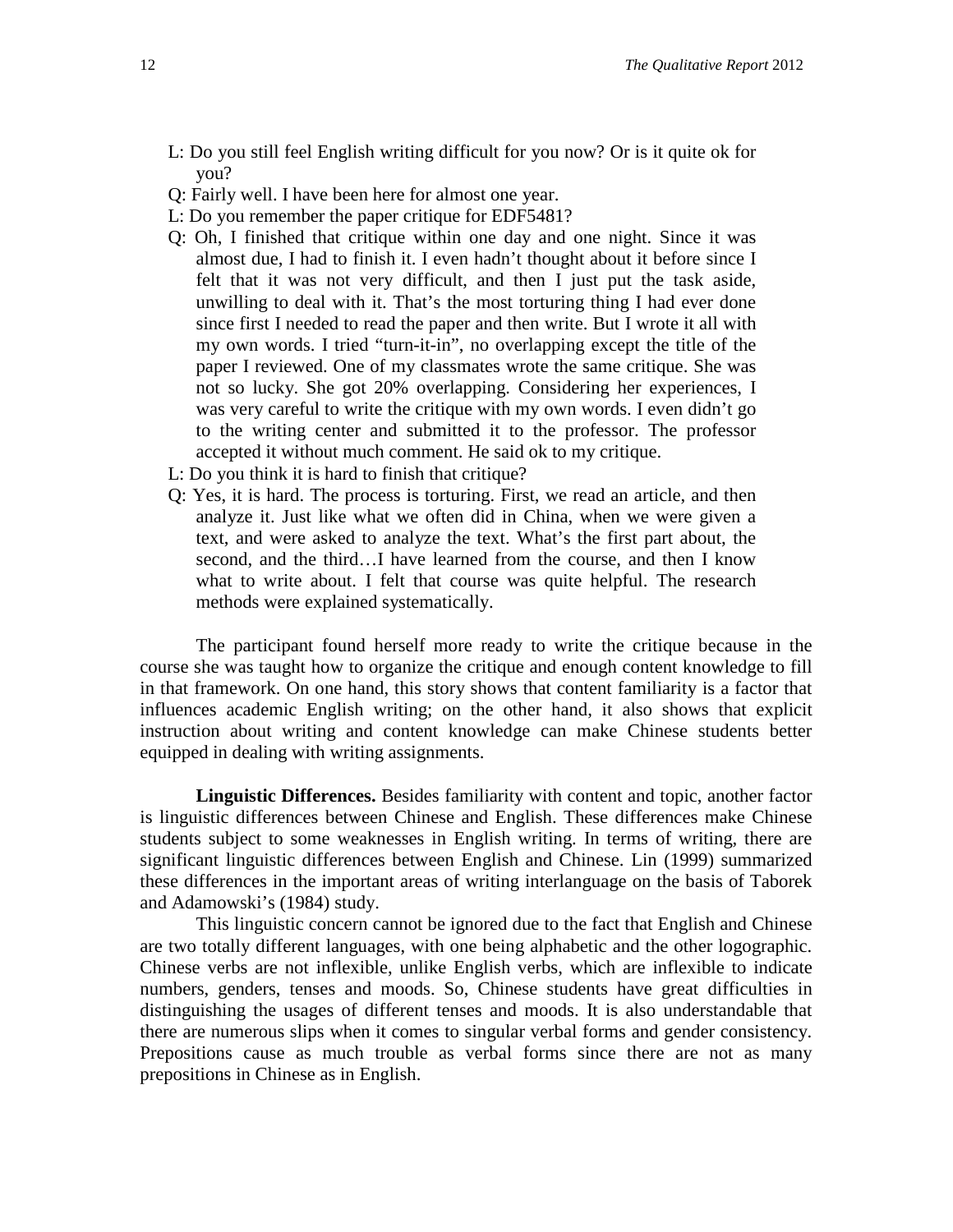These are basic linguistic differences, but if they interact with each other in the writing, they may bring about some rhetorical conflicts which cannot be solved. A similar story happened to one participant. As of our interview, she still could not accept a mistake as perceived by a writing center assistant. That mistake was repetition, which she considered as natural and necessary, but the assistant regarded it as unacceptable. The participant owed this conflict to linguistic differences between English and Chinese. In Chinese, she could use an attributive in front of the subject of the sentence to deliver the message necessary for logical flow, but in English she had to use an attributive clause, which caused the repetition to be so conspicuous as to be unacceptable. In the end, she had to delete that clause with regret since she thought a necessary message should be there, but could not due to rhetorical inappropriateness in English. The participant described her experiences like this:

- Q: There are two people there helping us to write. One of them is a man he would take your paper and read through it. Then he told me I should do some revision. For example, there are some repetitions, and I needed to revise
- L: We won't make the same mistake in Chinese, right? If we have already said something, we won't repeat it since that is our first language. But English is a second language world, sometimes we are not very clear about what we are writing about. Do you think so?
- Q: No, I don't think so. For example, last semester, I did an assessment of your daughter's language skills. I said her mother was an English teacher, and she could teach her English. If I write in Chinese, an attributive put in front of the subject will do, but In English I need to use a long clause. Then I was told that this information had been given before. I needn't repeat it. But I felt it so natural to repeat it in order to stress the causal relationship. If not, I felt my explanation was inadequate.
- L: When we are writing, we will be unavoidably influenced by Chinese rhetorical conventions.
- Q: Right. When I was writing here, I felt that if I could write in Chinese, it would be better.

This phenomenon was explained by researchers of contrastive rhetoric (Kaplan, 1966; Snively, 1999), who claimed that the Chinese approach to academic writing was like peeling an onion, layer by layer. In the end, the core of the issue was revealed. This cycling process looked indirect and repetitious. On the contrary, the English way of approaching an issue was linear and direct. Repetition would be regarded as improper.

Prepositions in English are very different from the prepositions in Chinese in quantity and variety. It is widely accepted that it is difficult for Chinese students to learn English prepositions because in Chinese there are not such a variety of prepositions in use. One of my participant acknowledged that she found using English prepositions difficult: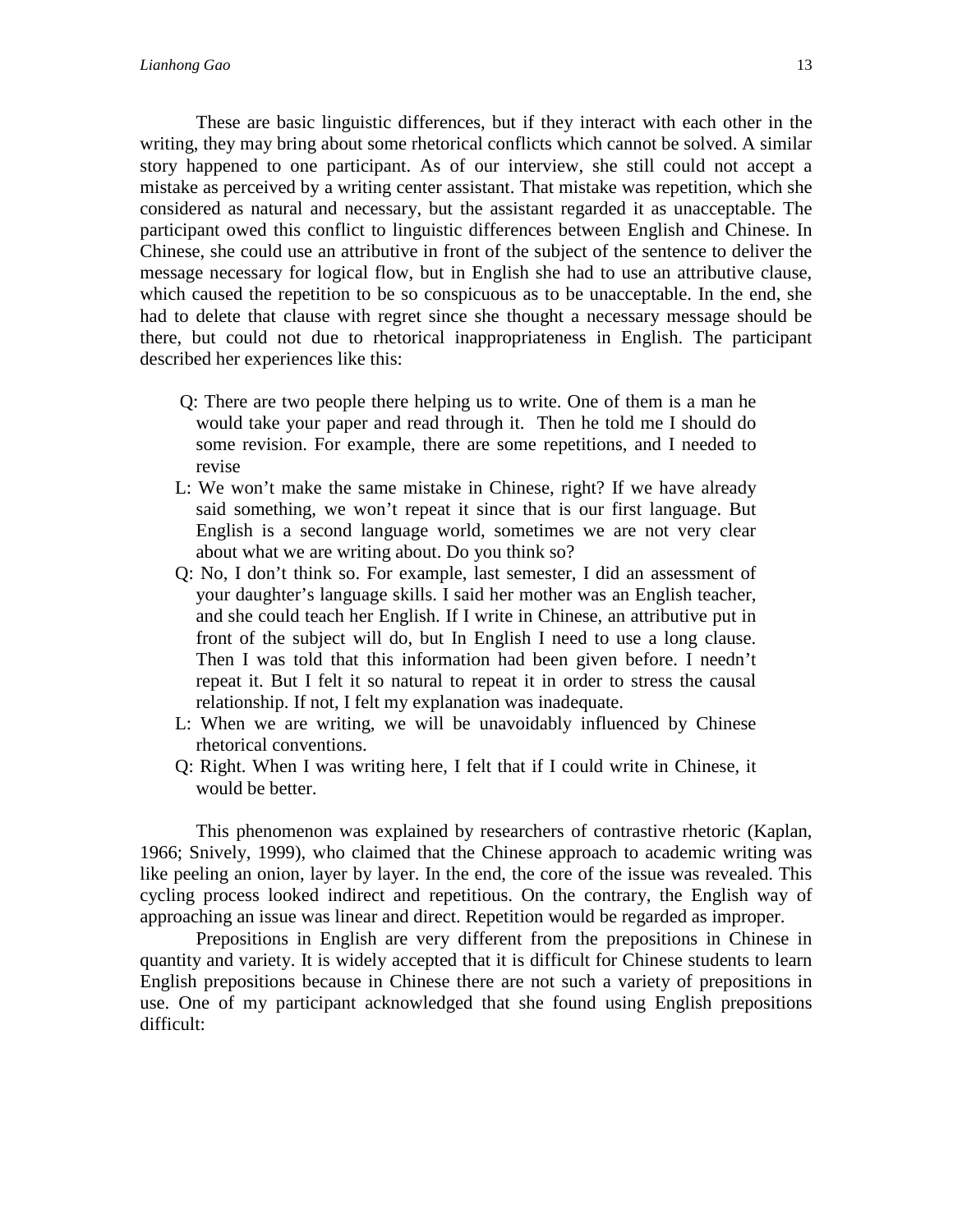- L: Now let's talk about English writing. Now you may have written some essays assigned by the professors. What about their feedback or comments? Will there be some grammatical mistakes?
- Q: Yes.
- L: Will there be any moment when they said that they couldn't understand what you have written?
- Q: Yes. (Very assured) Very often.
- L: Why was that?
- Q: When the professor said she couldn't understand a paragraph, I also vaguely felt that the paragraph was not written in the right English way. I put a lot of clauses in the sentence, which seemed discontinued. Then I had to explain to the professor with simple sentences and simple words. Then she understood at last, and she rewrote my sentence. I found that what she wrote was really authentic, but I couldn't write in such a way.
- L: Usually Chinese students are good at grammar, and we think if we can put the words together according to grammatical ways, it is OK.
- Q: I am not good at using prepositions. This is one of the reasons.

#### **Chinese Rhetorical Expectations**

Qiao found her initial papers unacceptable to the writing center assistants. Almost every sentence would be revised. She owed this to her rhetorical expectations from Chinese writing, which required people to write in a non-linear and complicated way. Due to these conventions, she tried to write every English sentence with complexity, by combining clauses together in one sentence, which obviously was unacceptable according to English rhetoric requirements.

Chinese rhetorical expectations may stand in the way at the initial stage of Chinese graduate students' socialization into American academic communities. At the initial stage, they tend to write according to Chinese rhetorical conventions until they are informed of the western rhetorical requirements. Qiao remarked that at the beginning, she tried so hard to make her sentences complex since she considered complexity as the criterion for good English writing. One year later, being informed of the criteria of simplicity and clarity, she discarded Chinese conventional impacts and made efforts to use simple English words and syntaxes to clarify her ideas in her writing. She succeeded in the end and need not go to writing center to seek help any more. Actually, in the interview, she came to realize that she was already taught how to think in a linear way in English compositions in high schools and academic disciplinary writing in Chinese universities. She just failed to make use of the knowledge in her writing in America or did not remember how she was taught to writing academically in China when she was asked to deal with academic writing assignments. If she had realized earlier, she would not have made so many mistakes at the initial stage.

#### **Discussions**

When I began this research study, I had certain expectations in mind. With the impact of pre-existent theory, I expected to collect data to support the hypothesis of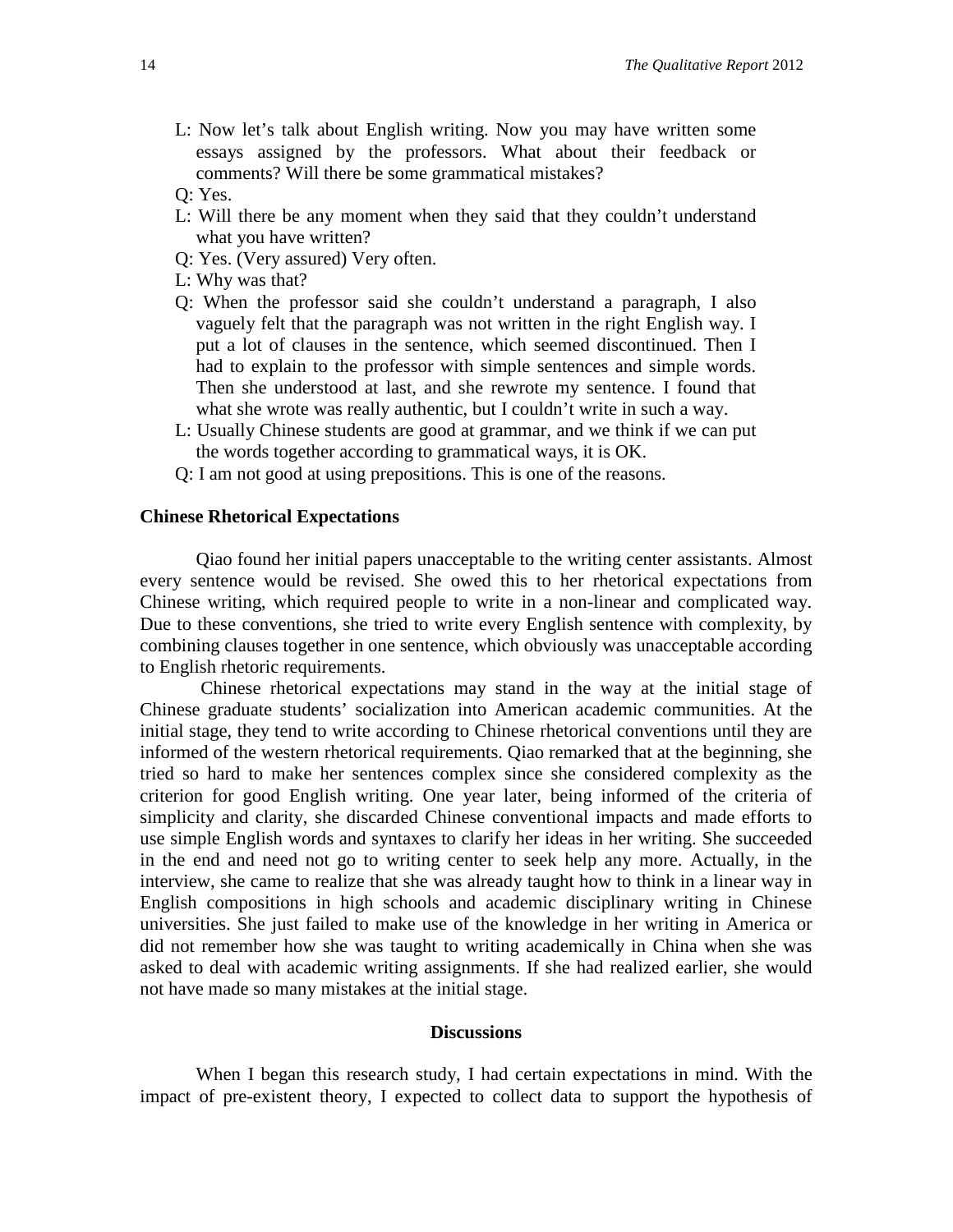contrastive rhetoric that students in different cultures may think differently in their writing. I presupposed that Chinese graduate students' academic English writing would be impacted by Chinese cultural conventions to a great extent. Such an expectation interfered with data analysis and interpretation, and perplexed me since the data I collected did not support the hypothesis.

After thinking and rethinking and much reflection I became aware that though the Chinese students in this study are rooted in Chinese rhetorical conventions, they also received educational influence similar to the western cultural conventions, so in spite of some minor difficulties caused by cultural differences, such as ideological difference, writing interlanguage and rhetorical complexity, their major problems with English academic writing were associated with content familiarity. If they were very familiar with disciplinary knowledge and academic community rules, it was not very hard for them to finish a good piece of academic writing.

In fact, I had difficulty in choosing the right syntax to enunciate the conclusion. It could be concluded that though these Chinese graduate students were impacted by Chinese cultural conventions, the major factor was content familiarity. Or I could also conclude in an alternative way that though the main factor in these Chinese students' academic writing is content familiarity, Chinese cultural conventions' impacts should not be neglected since knowing these impacts is important to understand their writing. Which one I can choose is determined by my research intention of pedagogical implications. If my research intention were to inform writing instruction in various disciplines, the former would be preferred. If my research is intended to promote multiculturalism and multicultural education, the latter should be decided upon. If I had both of the two research intentions in mind, these two patterns of syntax should be mentioned.

#### **Implications**

#### **Implications for Culturally Responsive Pedagogy: Ethnocentrism vs. Ethnorelativism**

Similar to multicultural education brought about by Civil Right Movements in 1960s, culturally responsive pedagogy, also called critical pedagogy, influenced by Paulo Freire, has been used to provide equal educational opportunities to indigenous youth for over 40 years (Castagno & Brayboy, 2008). In the 1980s and 1990s, there was an increasing number of racially and ethnically diverse students in U.S. schools, which brought the discussion of culturally responsive education into the mainstream. Pewewardy and Hammer (2003) noted that much was learned about student motivation, resistance, culture and cognition, and language and cognition.

Ethnocentrism and ethnorelativism are two important concepts concerning culturally responsive pedagogy. Ethnocentrism assumes that the world view of one's own culture is central to all reality, which may result in negative stereotyping of others' languages and cultures. Ethnorelativism, on the other hand, is tolerant of differences in behavior and cultures. If a contrastive rhetoric study considers Anglo-American writing rhetoric as good and regards it as the standard, it will be criticized for being ethnocentric. Many early contrastive rhetoric studies were claimed to be so (Connor, 1996). In order to avoid stereotyping languages and cultures in our multicultural education, awareness and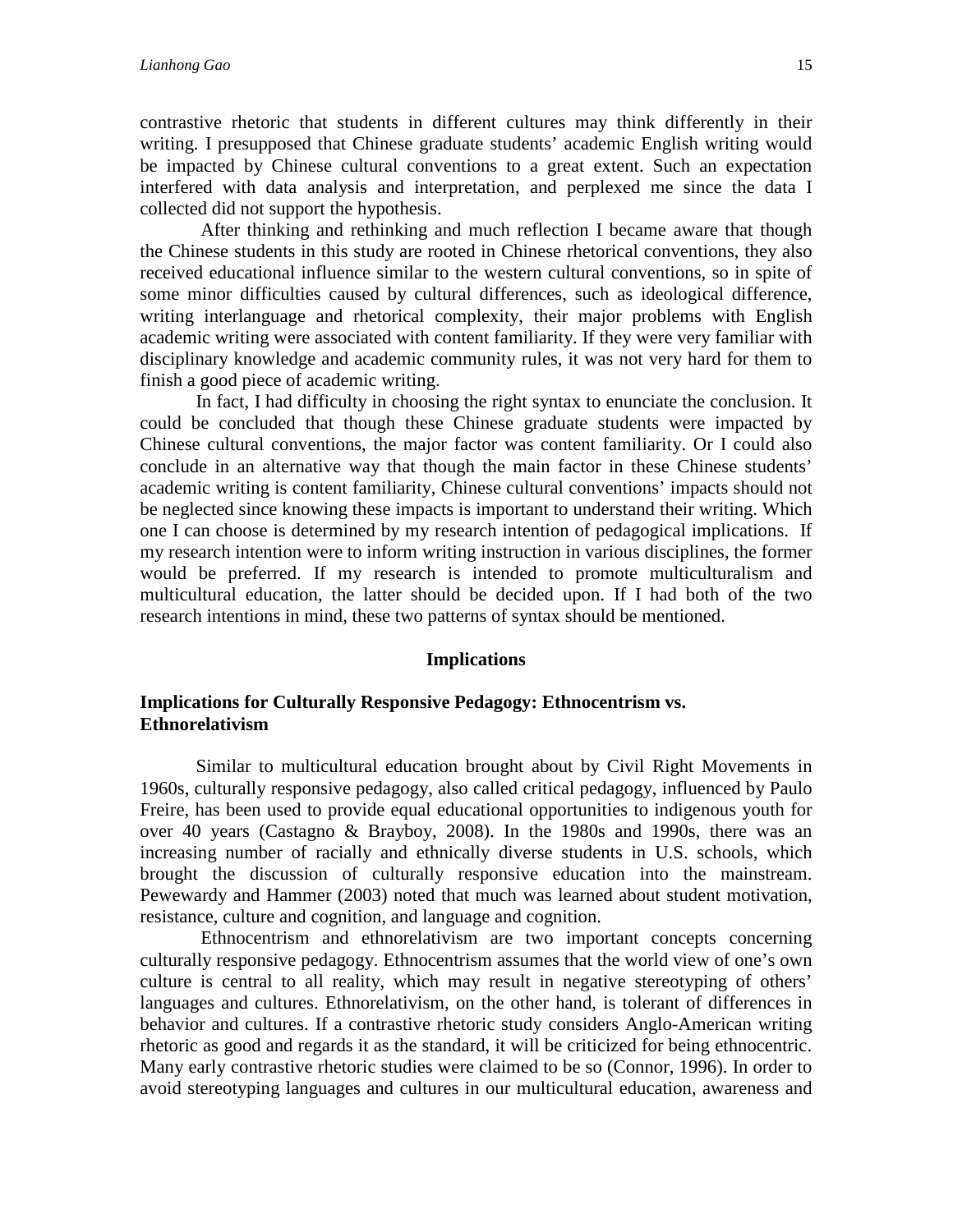knowledge of the differences should be stressed, perceptions of values in different cultures should be enhanced, and students' L1 culture should be embedded in the instruction. In this study, two participants said that Chinese rhetorical pattern 起承转合 (qi cheng-zhuan-he) had similar rhetorical structure with GRE analytical writing. In China, some college English teachers made use of this Chinese rhetorical pattern to teach English essay writings. Such a strategy was also included in some handbooks of writing English compositions in China. The research findings in this study implied that, to improve education quality, sufficient understanding of others' culture and integrating others' cultural elements may facilitate ESL students' learning and make their learning experiences more meaningful and thus engaging to them. Another advantage of adhering to enthnorelativism is that it helps both educators and students to identify the core knowledge by comparing knowledge from different cultural background. If the knowledge exists in different cultures, it probably is the core knowledge due to its consistency of existence in different cultures.

#### **Implications for Cross-cultural Writing Instructions in Disciplines**

Research has suggested that awareness of cultural differences could help instructors of writing courses have a better understanding of their students' L2 writing process and accordingly adjust their writing instructions (Snively, 1999; Hu, 2000). Snively's research implied the importance of explicit English writing instructions i.e. explicitly telling non-native students what they should write and how. Delpit (1988) saw an obvious analogy between initiating academic enculturation and starting village life adjustment in Alaskan Native communities. She found it easier to live a village life if she was told directly of the preferred dress code, interaction styles, taboo words and actions, and other such matters. It was suggested that explicit teaching of the forms of academic discourse may reveal social context to students and generate discipline knowledge (Williams & Colomb, 1993; Cintron, 1993). Such rhetorical strategies as cohesive devices (Gao, 2003), topical structure analysis (Connor & Farmer, 1990) and Toulmin Model (Hegelund & Kock, 2003; Saneh, 2009) have been recognized as effective for ESL/EFL students to write and revise their academic assignments.

#### **Implications for Qualitative Novice Researchers**

 There are many variations to the process of a qualitative study though the core parts are the same, composed of the recognition of research interest, the researcher's positioning, the establishment of research questions and research approach, data collection, analysis and interpretation, conclusions and implications (Schram, 2006). In this research process, as a novice researcher I have been confronted with the presuppositions generated from the literature review. Unaware of the presuppositions, the novice researcher may presume or expect some results even before data collection, analysis and interpretation. The presumptions also influence the identification of more categories and then the way to associate categories and establish the relationships between them, as I have been confronted with in this study.

 The issue of literature review in grounded theory studies has been discussed previously (Hickey, 1997; Heath. 2006; McGhee, Marland & Atkinson, 2007). Hickey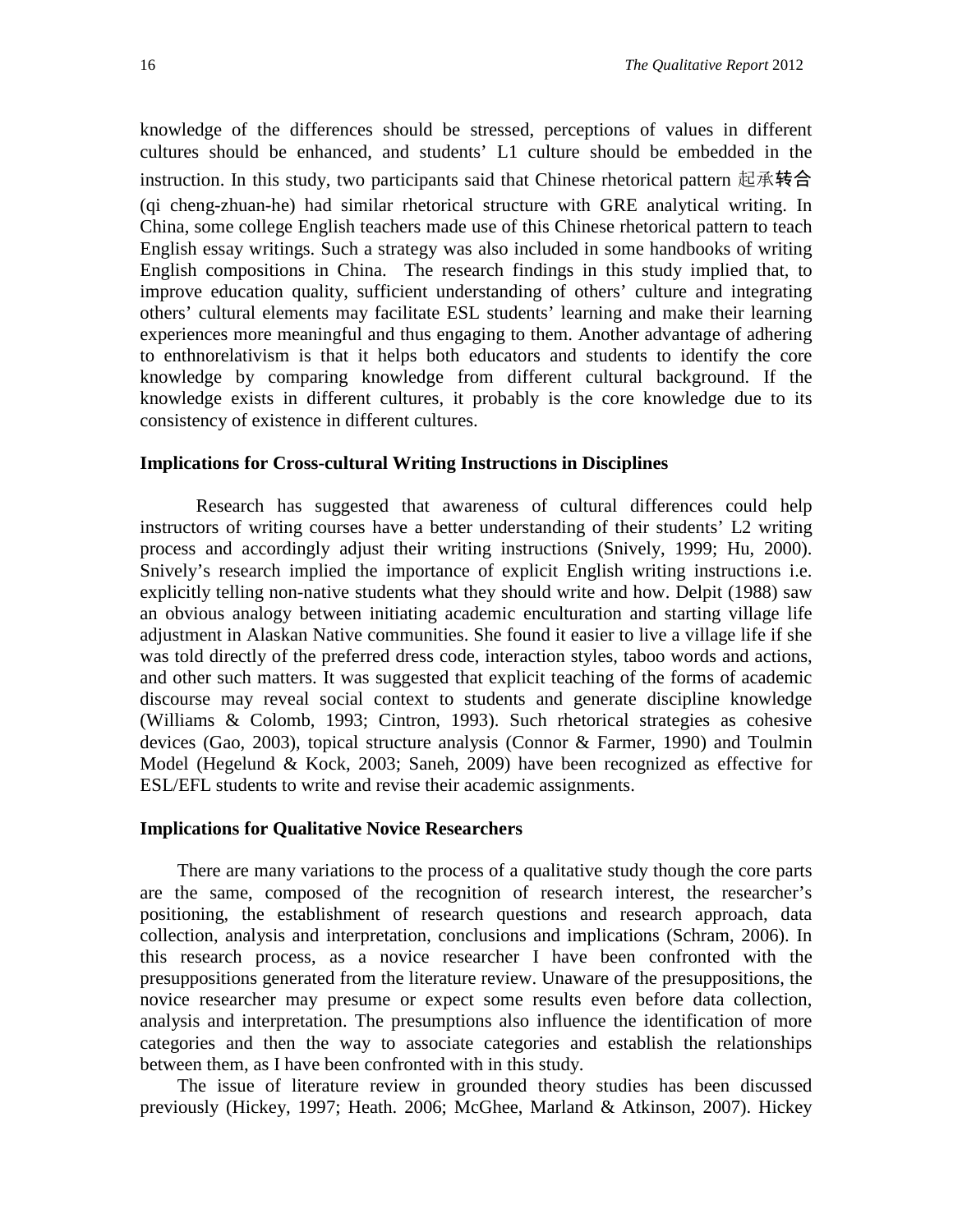(1997) proposed that literature review should be conducted and regarded as data after the theory emerged. Such a maxim was reviewed by researchers recently. Heath (2006) argued that the emergent theory might also bias literature review in view of the maxim. McGhee et al. (2007) discussed about the use of a substantial topic-related initial literature review in a grounded theory study. Both the advantages and disadvantages have been recognized: while literature review may establish presuppositions and biases before the study it may also familiarize the researcher with the topical context and help define concepts and constructs, formulate specific research questions, and make methodological options. Another fact to refute the maxim of avoiding pre-study literature review is that some experienced researchers very probably initiated a study with plenty of relevant knowledge in the mind, whether they consulted literature or not. According to my experiences in this study, I agree with the suggestion that it is important for researchers to be reflexive and use constant comparative methods during the research process to avoid misconceptions and biases (McGhee et al., 2007). These two strategies may keep the researcher open to more research possibilities and even some opposing research expectations. Aware of the possibilities, researchers can manage the restraints of presuppositions and make the research process more flexible and explorative. To summarize, I suggest that literature review can be conducted before and all through the study for the purpose of theoretical, conceptual and methodological orientation, comparison and emancipation to enhance the trustworthiness and usefulness for research consumers. Biases caused by pre-study literature review can be handled by reflectivity and constant comparative methods.

#### **Conclusion**

 I conclude with an analogy that attempts to tentatively theorize the process of qualitative research by comparing the theoretical orientation of Chinese and English contrastive rhetoric with the process of qualitative research since there is such a logical similarity between them. Contrastive rhetoric was initiated with the discovery of rhetorical non-linearity in Chinese students' English writing, recognized as resulting from Chinese rhetoric conventions. Later, studies also found that their English writing could also be linear, depending upon the topic or genre. Finally, it is generally agreed that there is a linear logic cuing through the text, and yet modifications also exist, depending upon the writers' knowledge background and requirements from the task and the academic community.

It is also true of qualitative research, which has been recognized as emergent. However, the specific procedures occurring during the process of emergence is not always adequately described. Simply, because the question of how qualitative research emerges is not always clearly answered, it leaves the process of the qualitative research untheorized. Like the linearity and non-linearity issue in Chinese students' English writing, the process of a qualitative study can be streamlined as presented by this article, and yet some hidden processes also exit, such as literature review, which for this study was on-going through the whole process from the very beginning of the study until even the end and including the manuscript review process. As well, data collection can be preparatory, systematic or formal and compensatory, and occurs through the much of the research process. Data interpretation is more cognitively demanding involving intensive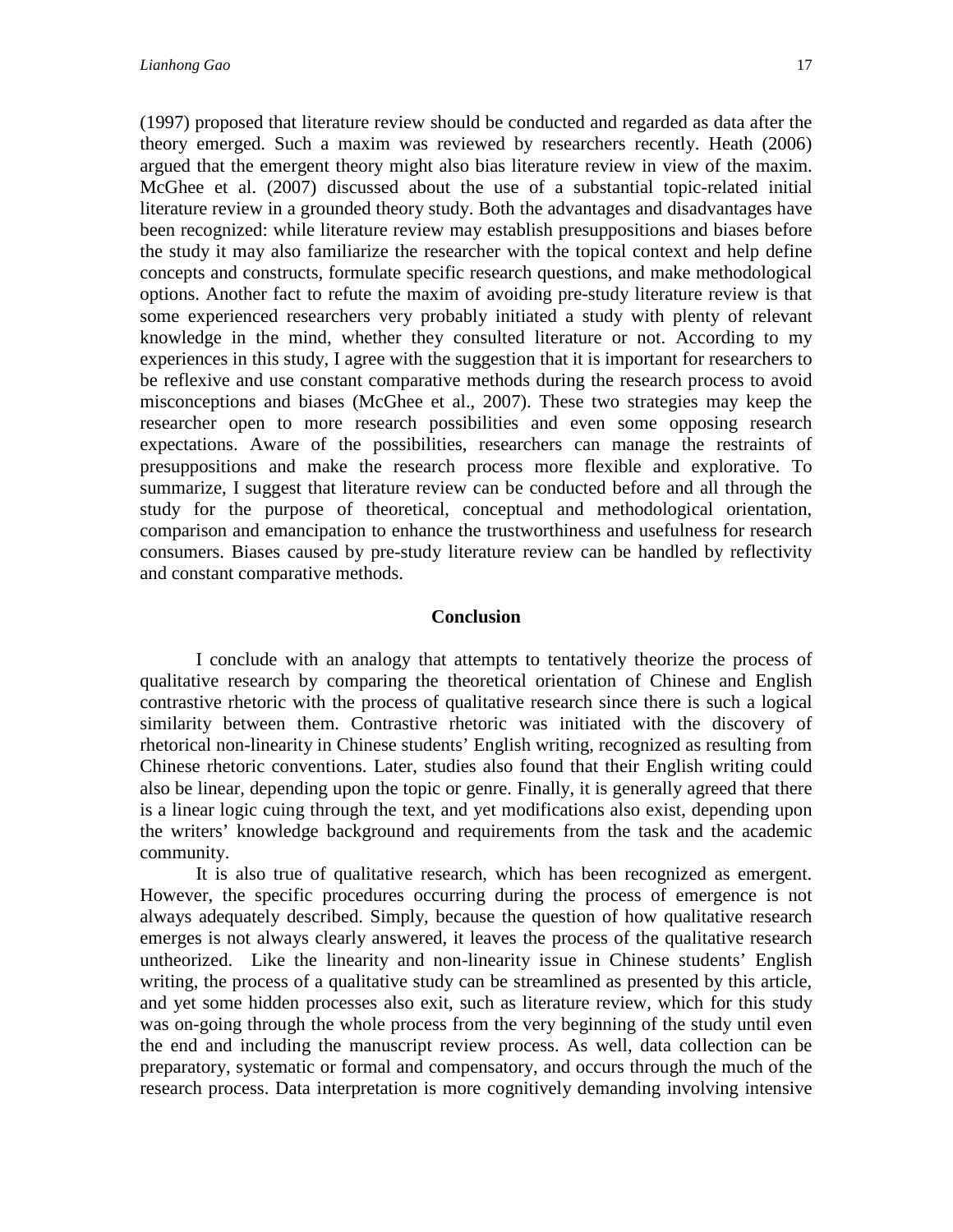and flexible mental activities. Since the research context is expanding or developing, literature review should be carried out accordingly to track down the development. Constant comparison may formulate fresh reflections which drive more data interpretation, and probably compensatory data collection. In theory, this process can be endless, or *emergent*.

#### **References**

- Ames, R. T. (1991). *Interpreting culture through translation*. Hongkong: The Chinese University Press.
- Ayers, D. (2004). *Modernism: A short introduction.* Oxford: Blackwell.
- Bloch, J. (2004). Second language cyber rhetoric: A study of Chinese L2 writers in an online usenet group. *Language Learning & Technology*, *8*, 66-82.
- Bogdan, R., & Biklen, S. K. (1992). *Qualitative research for education: An introduction to theory and methods*. Boston, MA: Allyn and Bacon.
- Castagno, A., & Brayboy, B. (2008). Culturally responsive schooling for indigenous youth: A review of the literature. *Review of Educational Research, 78*(4), 941- 993.
- Charmaz, K. (2000). Grounded theory: Objectivist and constructivist methods. In N. K. Denzin & Y. S. Lincoln (Eds.), *Handbook of qualitative research* (2nd ed., pp. 509-535). Thousand Oaks, CA. Sage.
- Cintron, R. (1993). Wearing a pith helmet at a sly angle, or, can writing researchers do ethnography in a postmodern era? *Written Communication, 10,* 371–412.
- Connor, U. (1996). *Contrastive rhetoric: Cross-cultural aspects of second-language writing*. The Cambridge applied linguistics series. Cambridge, England: Cambridge University Press.
- Connor, U. (2002). New directions in contrastive rhetoric. *TESOL Quarterly, 36*(4), 493- 510.
- Connor, U (2004a). Contrastive rhetoric: Old and new directions. In N. Kassabgy, Z. Ibrāhīm, & S. Aydelott (Eds.), *Contrastive rhetoric: Issues, insights, and pedagogy* (pp. 1-20). Cairo: American University in Cairo Press.
- Connor, U. (2004b). Intercultural rhetoric research: Beyond texts. *Journal of English for Academic Purposes. Special Issue on Contrastive Rhetoric in EAP, 3*(4), 291-304.
- Connor, U., & Farmer, M. (1990). Teaching topical structure analysis as a revision strategy. In B. Kroll (Ed.), *Second language writing: Research insights for the classroom* (pp. 129–135). New York, NY: Cambridge University Press.
- Connor U., Nagelhout. E., & Rozycki. W. V. (Eds.). (2008). *Contrastive rhetoric: Reaching to intercultural rhetoric*. Amsterdam/Philadelphia: John Benjamins.
- Corbin, J., & Strauss, A. (2008). *Basics of qualitative research: Techniques and procedures for developing grounded theory* (3rd ed.). Thousand Oaks, CA: Sage.
- Council of Graduate Schools Report. (2009). *Findings from the 2009 CGS International Graduate Admissions Survey Phase III: Final Offers of Admission and Enrollment*. Retrieved from

[http://www.cgsnet.org/portals/0/pdf/R\\_IntlEnrl09\\_III.pdf](http://www.cgsnet.org/portals/0/pdf/R_IntlEnrl09_III.pdf)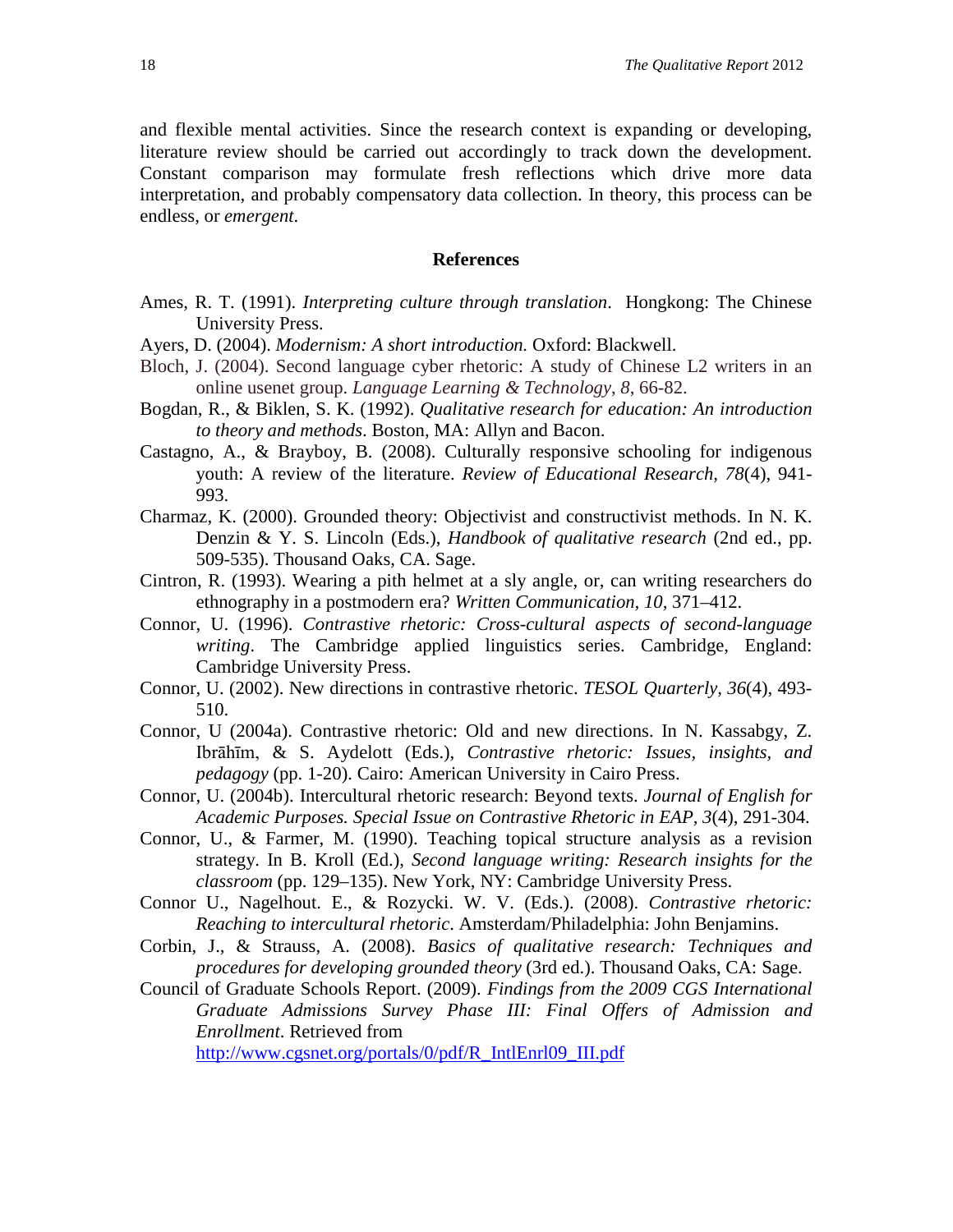- Crabtree, B. F., & Miller, W. L. (1992). A template approach to text analysis: Developing and using codebooks. In B. F. Crabtree & W. L. Miller (Ed.), *Doing qualitative research* (pp. 93-109). London: Sage.
- Creswell, J. W. (2007). *Qualitative inquiry and research design: Choosing among the five traditions* (2nd ed.). Thousand Oaks, CA: Sage.
- Delpit, L. (1988). The silenced dialogue: Power and pedagogy in educating other people's children. *Harvard Educational Review, 58*(3), 280-298.
- Denzin, N. K. (1994). The art and politics of interpretation. In N. K. Denzin & Y. S. Lincoln (Eds.), *Handbook of qualitative research* (pp. 500-515). Thousand Oaks, CA: Sage.
- Fontana, A., & Frey, J. H. (1994). Interviewing: The art of science. In N. Denzin & Y. Lincoln (Eds.), *Handbook of qualitative research* (pp. 361-377). London: Sage.
- Frankel, R., & Devers, K. (2000). Study design in qualitative research-1: Developing questions and assessing resource needs. *Education for Health, 13*(2), 251-261
- Gao, L. (2003). How to teach coherence by means of multimedia courseware (in Chinese). *Shandong Foreign Language Teaching, 6,* 106-108*.*
- Glaser, B., & Strauss, A. (1967). *The discovery of grounded theory.* Chicago, IL: Aldine Publications.
- Goodenough, W. H. (1964). Cultural anthropology and linguistics. In D. Hymes (Ed.) *Language in culture and society: A reader in linguistics and anthropology*. (pp. 36-39) New York, NY: Harper and Row.
- Harrison, J., MacGibbon, L., & Morton, M. (2001). Regimes of trustworthiness in qualitative research: The rigors of reciprocity. *Qualitative Inquiry, 7*(3), 323-345.
- Heath, H. (2006). Exploring the influences and use of the literature during a grounded theory study. *Journal of Research in Nursing, 11*, 519–527.
- Hegelund, S., & Kock, C. (2003). A good paper makes a case: Teaching academic writing the macro-Toulmin way. In L. A. Bjork (Ed). *Teaching academic writing in European higher education*: *Studies in writing* (Vol. 12, pp. 75-85). Dordrecht: Kluwer Academic.
- Hickey, G. (1997). The use of literature in grounded theory. *NT Research 2*(5), 371–378.
- Hu, J. (2000). *Academic writing of Chinese graduate students in sciences and engineering: Processes and challenges* (Unpublished doctoral dissertation). University of British Columbia, Vancouver, Canada.
- Hu, J. (2009). Discovering emerging research in a qualitative study of ESL academic writing. *The Qualitative Report, 14*(4), 629-644. Retrieved from <http://www.nova.edu/ssss/QR/QR14-4/hu.pdf>
- Hu-chou, H. (2000). *Toward an understanding of writing in a second language: Evidence and its implications from L2 writers of Chinese* (Unpublished doctoral dissertation). Harvard Graduate School of Education, MA.
- Jack, S. (2008). Guidelines to support nurse-researchers reflect on role conflict in qualitative interviewing. *The Open Nursing Journal, 2*(58–62). [PubMed: 19319221]
- Kaplan, R. B. (1966). Cultural thought patterns in intercultural education. *Language Learning, 16*, 1-20.
- Kaplan, R. (1968). Contrastive rhetoric: Teaching Composition to the Chinese students. *Journal of English as a Second Language, 3*, 1-13.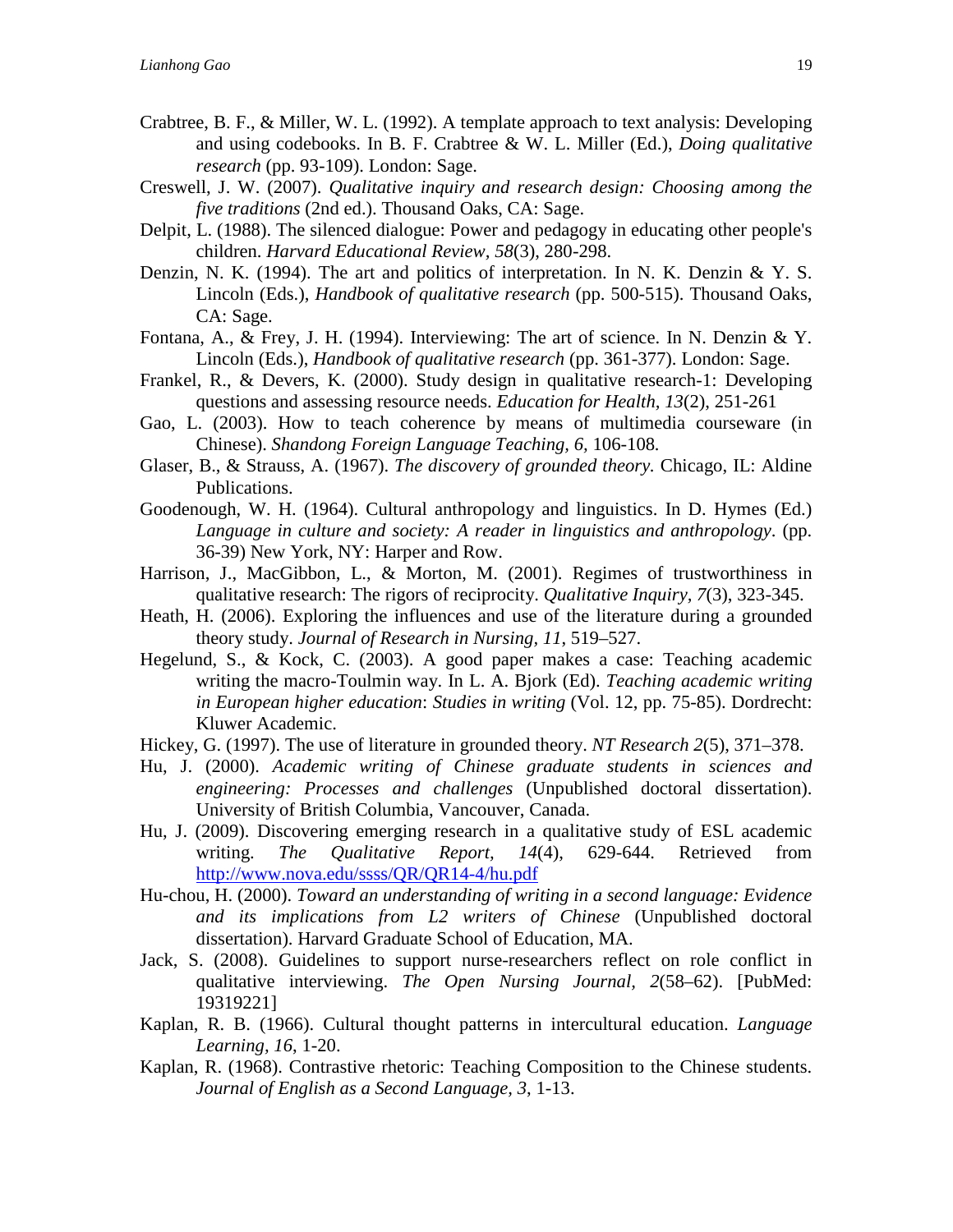- Kaplan, R. (1988). Contrastive rhetoric and second language learning: Notes toward a theory of contrastive rhetoric. In A. C. Purves (Ed.), *Writing across languages and cultures: Issues in contrastive rhetoric* (pp. 275-304)*.* Newbury Park, CA: Sage.
- Lam, C. M. (2007). *Not grown up forever: A Chinese conception of adolescent development*. New York, NY: Nova Publishers.
- Li, X. (2008). From contrastive rhetoric to intercultural rhetoric: A search for collective identity. In U. E. Connor, E. Nagelhout, & W. V. Rozycki (Eds.), *Contrastive rhetoric: Reaching to intercultural rhetoric* (pp. 11-24). Amsterdam / Philadelphia: John Benjamins.
- Lin, Y. H. (1999). *The influence of cultural schemata on Chinese ESL students' writing* (Unpublished doctoral dissertation). University of South Dakota.
- Lincoln, Y., & Guba, E. (1985). *Naturalistic inquiry*. New York, NY: Sage.
- McGhee, G., Marland, G. R., & Atkinson, J. (2007). Grounded theory research: Literature reviewing and reflexivity. *Journal of Advanced Nursing, 60*, 334–342 doi: 10.1111/j.1365-2648.2007.04436.x
- Merriam, S. B. (2002). *Qualitative research in practice: Examples for discussion and analysis*. San Francisco, CA: Jossey-Bass.
- Mruck, K., & Breuer, F. (2003). Subjectivity and reflexivity in qualitative research-The FQS issues. *Forum Qualitative Sozialforschung*, *4*(2). Retrieved from <http://www.qualitative-research.net/index.php/fqs/article/view/696/1505>
- Ortlipp, M. (2008). Keeping and using reflective journals in the qualitative research process. *The Qualitative Report*, *13*(4), 695-705. Retrieved from <http://www.nova.edu/ssss/QR/QR13-4/ortlipp.pdf>
- Peshkin, A. (1988). In search of subjectivity one's own. *Educational Researcher 17*(7), 17–21.
- Pewewardy, C., & Hammer, P. (2003). Culturally responsive teaching for American Indian students. *ERIC Clearinghouse on Rural Education and Small Schools*, Harleston, WV.
- Rubin, H. J., & Rubin, I. (1995). *Qualitative interviewing: The art of hearing data*. Thousand Oaks, CA: Sage Publications.
- Saneh, N. A. (2009). *Intercultural rhetoric in higher education: The case of Iranian students' textual practices in North American graduate schools* (Unpublished doctoral dissertation). University of Ottawa.
- Schram, T. H. (2006). *Conceptualizing and proposing qualitative research.* Upper Saddle River, NJ: Merrill Prentice Hall.
- Shen, F. (1989). The classroom and the wider culture: Identity as a key to learning English composition. *College Composition & Communication, 40*(4), 459-466.
- Sherman, E. A., & Reid, W. J. (1994). *Qualitative research in social work*. New York, NY: Columbia University Press.
- Silverman, D. (2009). *Doing qualitative research: A practical handbook* (3rd ed.). London: Sage
- Snively, H. (1999). *Coming to terms with cultural differences: Chinese graduate students writing academic English* (Unpublished doctoral dissertation). Harvard Graduate School of Education.
- St. George, S., & Wulff, D (2000). The unanticipated in qualitative inquiry. *The*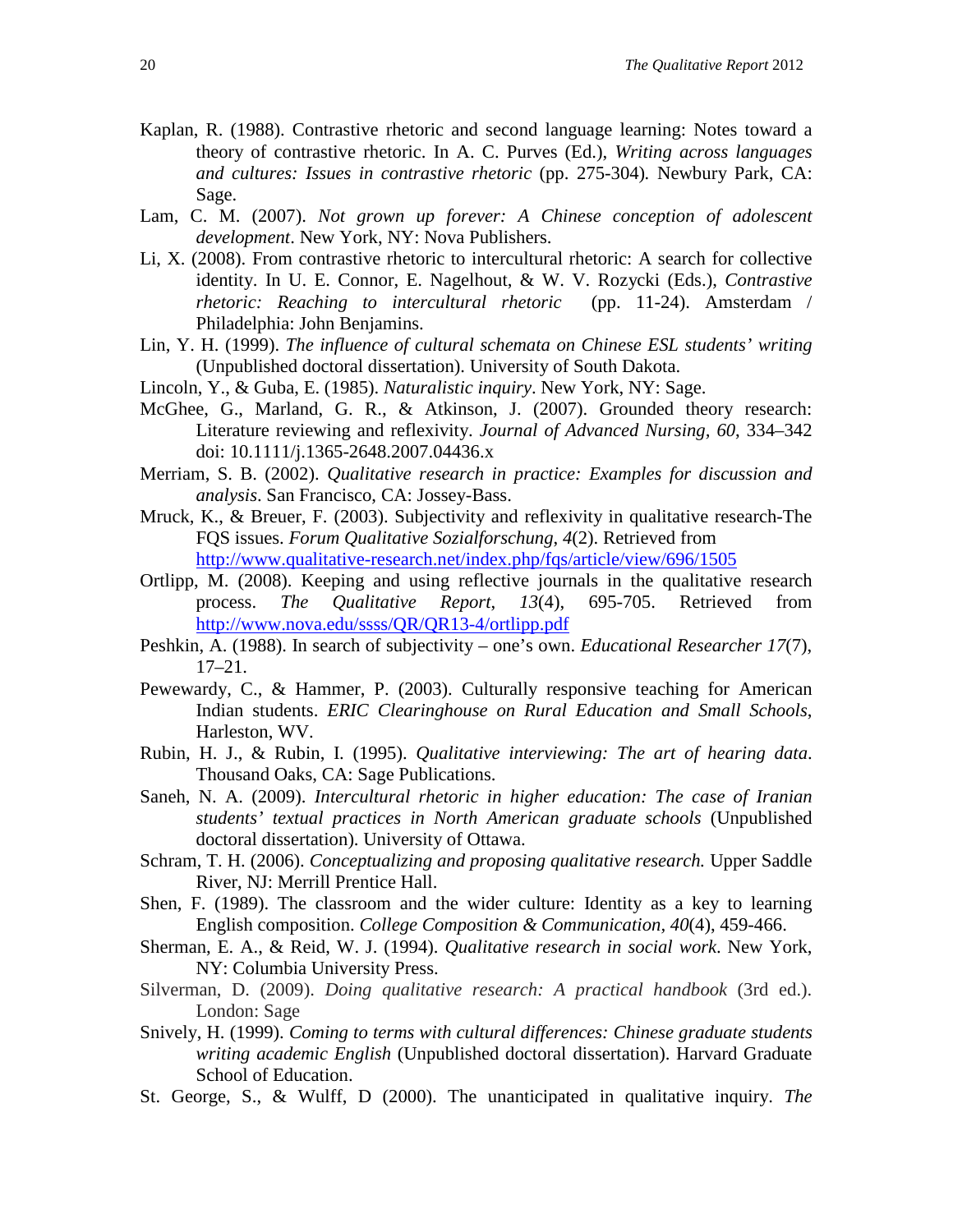*Qualitative Report*, *5*(2). Retrieved from [http://www.nova.edu/ssss/QR/QR5-](http://www.nova.edu/ssss/QR/QR5-1/stgeorge.html) [1/stgeorge.html](http://www.nova.edu/ssss/QR/QR5-1/stgeorge.html)

- Stapleton, P. (2001). Assessing critical thinking in the writing of Japanese university students: insights about assumptions and content familiarity. *Written Communication*, *18*, 506-48.
- Taborek, E., & Adamowski, E. (1984). To seal up one's mouth three times: Understanding the education and linguistic differences that confront Chinese students in ESL writing class. *TESL Talk*, *15*(3), 88-95
- Watt, W. W. (1957). *An American rhetoric*. New York, NY: Rinehart.
- Wilkerson, B. M. (1986). *On the principles of coherence in English academic, expository prose* (Unpublished paper). Meiji University, Tokyo.
- Williams, J. M., & Colomb, G. G. (1993). The case for explicit teaching: Why what you don't know won't help you. *Research in the Teaching of English, 27,* 252–264.
- Yeganeh, H., Su, Z., & Chrysostome, E. (2004). A critical review of epistemological and methodological issues in cross-cultural research. *Journal of Comparative International Management, 7*(2), 66-86.
- Young, W. L. (1994). *Crosstalk and culture in Sino-American communication*. New York, NY: Cambridge University Press.

#### **Appendix A**

#### **Interview Guide**

- 1. What are the elements that influence your writing? What makes you feel that writing at college is difficult or easy?
- 2. Do you think writing in English is difficult for you? If yes, what are the difficulties? If no, are you confident about your composition? Why or why not?
- 3. If you are asked to rank the four types of writing: narration, exposition, comparison and contrast, and argument, according to their difficulty levels from the most difficult to the least, how would you like to arrange the four? If you can't tell, tell me why.
- 4. When you are writing, what process have you gone through?
- 5. Have you been taught how to write in your own culture? Have you been taught how to write in English? Are they different? Which one do you prefer, and why?
- 6. If you are asked to teach writing in a college, how are you going to teach?
- 7. When you are writing, are you translating from your native language to English?
- 8. Are there any topics that you find difficult to write about? What are they? Why are they difficult to write about?
- 9. What is your best work now? Can you say something about it?
- 10. When you are writing, do you pay more attention to meaning or grammar? Why?
- 11. When you are asked to write a research report, do you feel anxious about that? Do people in your culture believe in research?
- 12. What else do you want to say about writing at college?
- 13. In your eyes, what is good writing? What is original writing?
- 14. Can writing help you learn? Or do you think writing is one means of learning?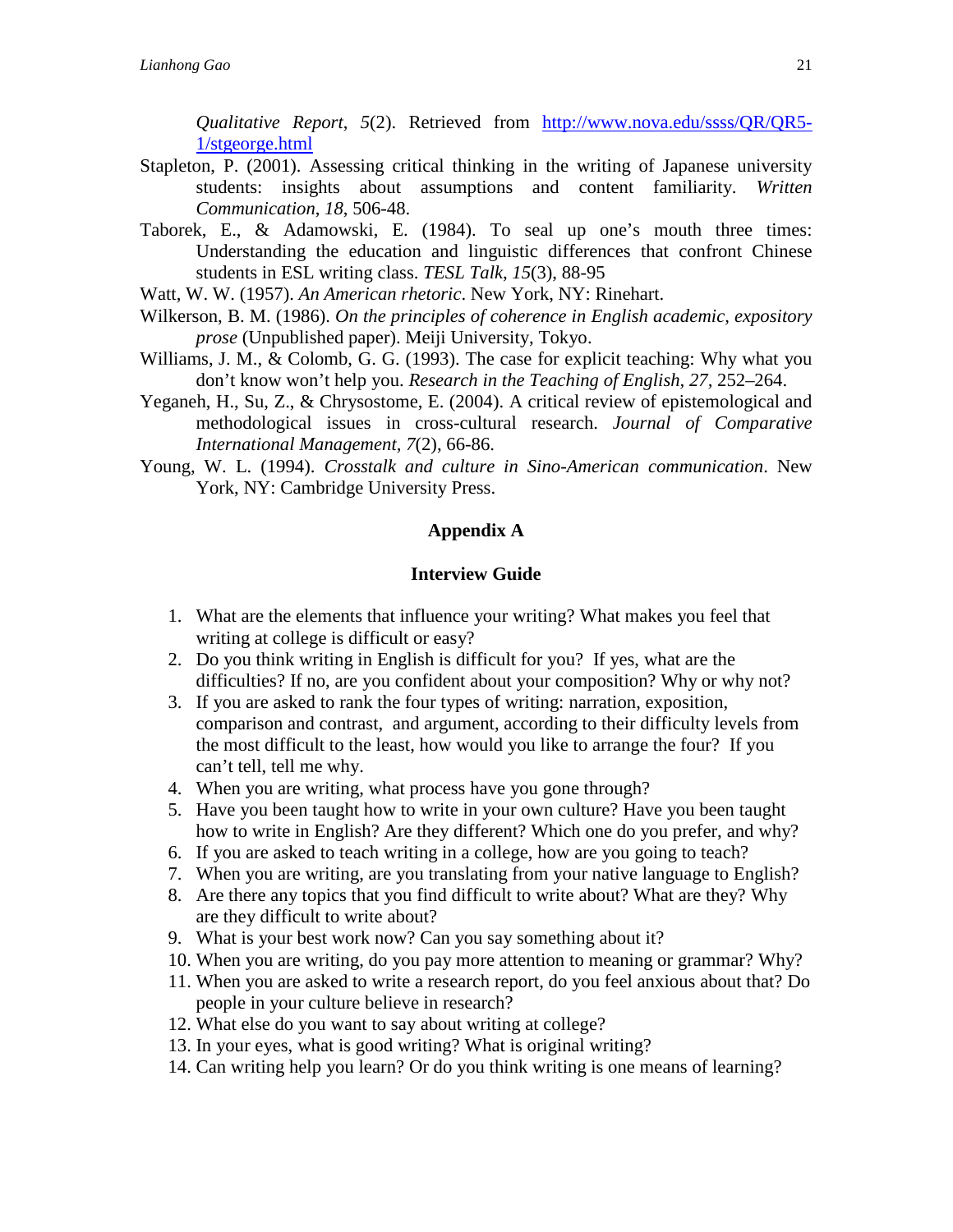15. What do you think about the organization of an essay: introduction, supporting details and conclusion? Is it different from your culture? What's the case in your culture?

# **Appendix B**

# **Interview Guide**

 I am interested in your academic writing experiences at this American university. Do you agree to talk with me about that? Thank you.

# **Personal Information:**

- 1. How many years have you been here in this university?
- 2. Where are you from in China?
- 3. What was your major in China?
- 4. What is your major now?

# **Chinese Academic Writing Experiences**

- 1. What do you think about your Chinese academic writing experiences? Are they different from those of here?
- 2. How would you like to describe the experiences of writing papers and essays in China?
- 3. What did the instructors teach you to write a good Chinese essay or paper? Or in your Chinese instructors' eyes, what are the standards of a good essay?
- 4. What were the factors that influenced your writing of essays in China?
- 5. Do you still remember writing for college entrance exams?
- 6. Is there any pattern for college entrance exam writing?
- 7. What's the difference between GRE writing and College entrance exam writing?
- 8. Let's talk about Chinese essay patterns. Have you heard about *qi, cheng, zhuan, he*? Tell me about that?
- 9. Have you heard about eight-legged essays?

# **English Writing in China**

- 1. In your senior high, did you write English composition very often?
- 2. Tell me about your English writing experiences in China, please.
- 3. What were the important things to keep in mind when you wrote English compositions in China?
- 4. Is it similar to your writing here?
- 5. Can you tell me your English writing experiences in Chinese universities? Were they helpful for your English writing now? What do you think was helpful for your English writing now?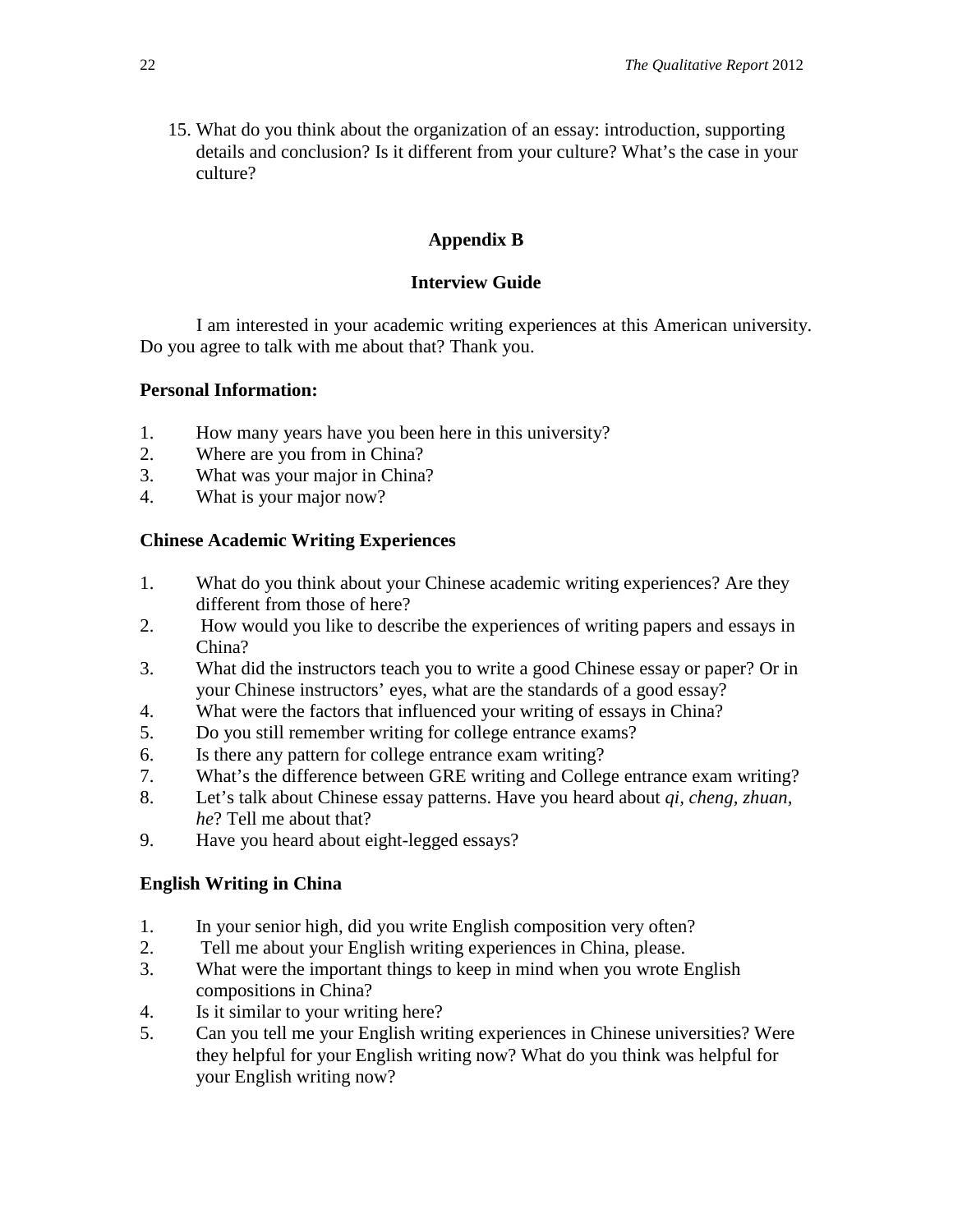# **English Academic Writing Experiences in the American University**

- 1. During your study here, you sometimes may need to write papers or essays. Tell me about your experiences about that, please.
- 2. Are your experiences of writing here similar to those in China?
- 3. When you submit a paper to your instructor, usually what comments can you get from the instructor?
- 4. What do you think about those comments?
- 5. How do you address the concerns of your English speaking instructors?
- 6. Is there any grammatical mistake in your English paper? What usually do your professors say about that?
- 7. Is there any moment when your professor said what you have written down couldn't be understood? Why was that?
- 8. What are the factors do you think that influence your academic writing here?
- 9. If you need help for English academic writing, who do you turn to for help? Can you tell your experiences about that?
- 10. What did the professors usually do to your papers? Do you agree?
- 11. What do you think of the writing style of English papers? Is it the same like writing in Chinese?
- 12. Do you find English writing useful for you?
- 13. When we are writing English, do you think we will be influenced by our Chinese thinking?

# **Appendix C**

# **Coding System**

# **Themes and Subthemes**

**1. Academic Chinese writing experiences in China** 

Writing argumentative or expository essays in senior high school

Formal explicit instruction

# Thinking patterns

Criteria for good Chinese essays

Rhetorical devices

- Four-character phrases
- Creative and persuasive
- Thinking patterns

Writing papers in content areas in universities

Criteria for good Chinese paper

Clear, simple, even laymen can understand

Not to copy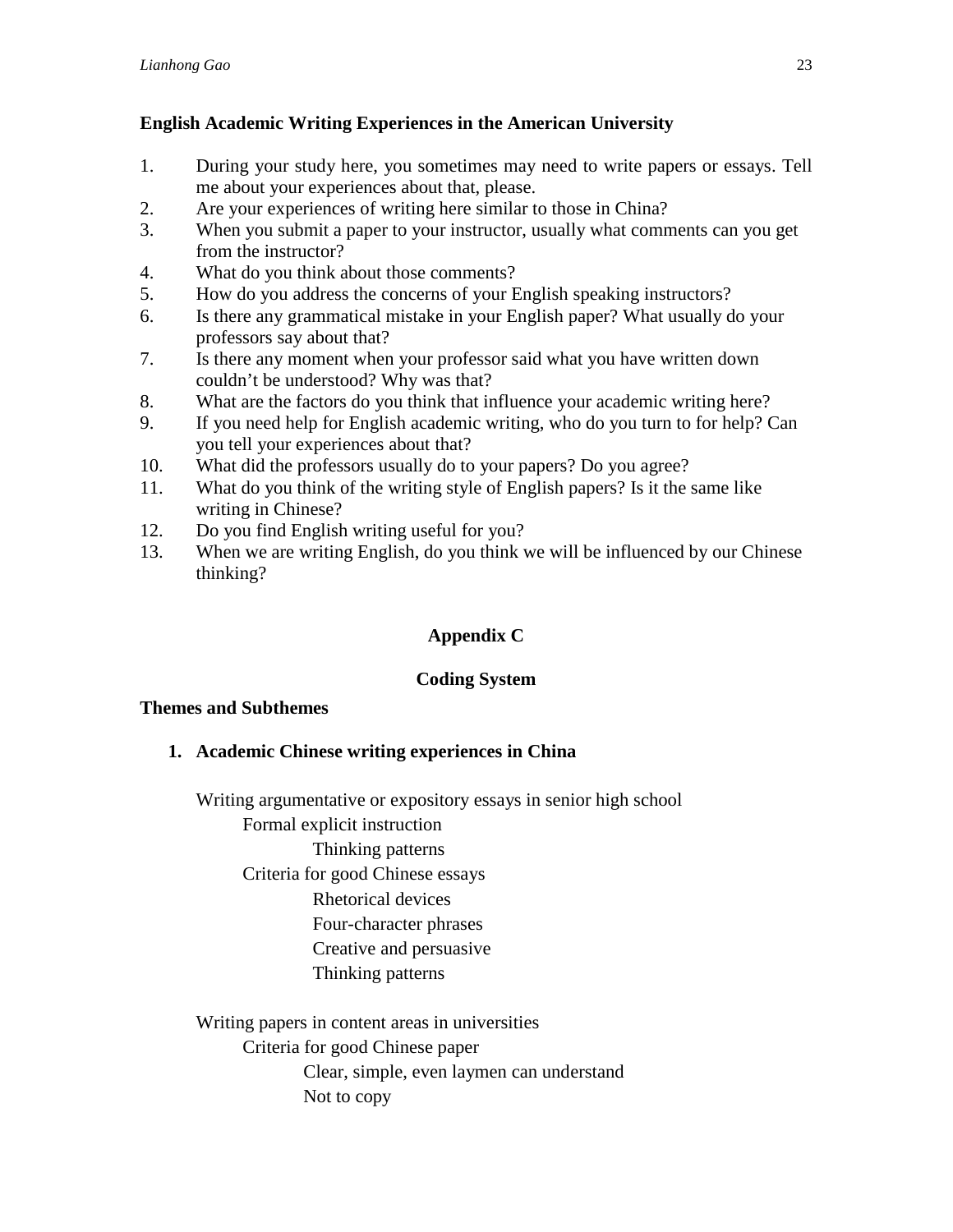Thinking patterns Linear (comparison in English writing convention)

# **2. Academic English writing experiences in China**

English writing experiences in senior high school

 Frequent practice Familiar topics Calligraphy Stress for grammar

English writing experiences in universities Learn nothing Teaching reform Teacher qualifications Textbooks

# **3. Academic English writing at the American University**

Writing center

 Logic or clue through the paper Grammar Gradual progress with the help of the writing center

#### Professors

 Good advice Content, logic If acceptable, won't correct (grammar) Can't understand what is written (all participants) Revise the sentence to a small extent

#### Participants

 Participants' self-assessment of their own writing Put a lot of clauses in a sentence, discontinuous Not good at using prepositions (Chinese and English difference) Write without translation Think for a long time, squeeze out ideas and write intensively Not logical, thinking jumps, discontinued Participants' perceptions of good English writing